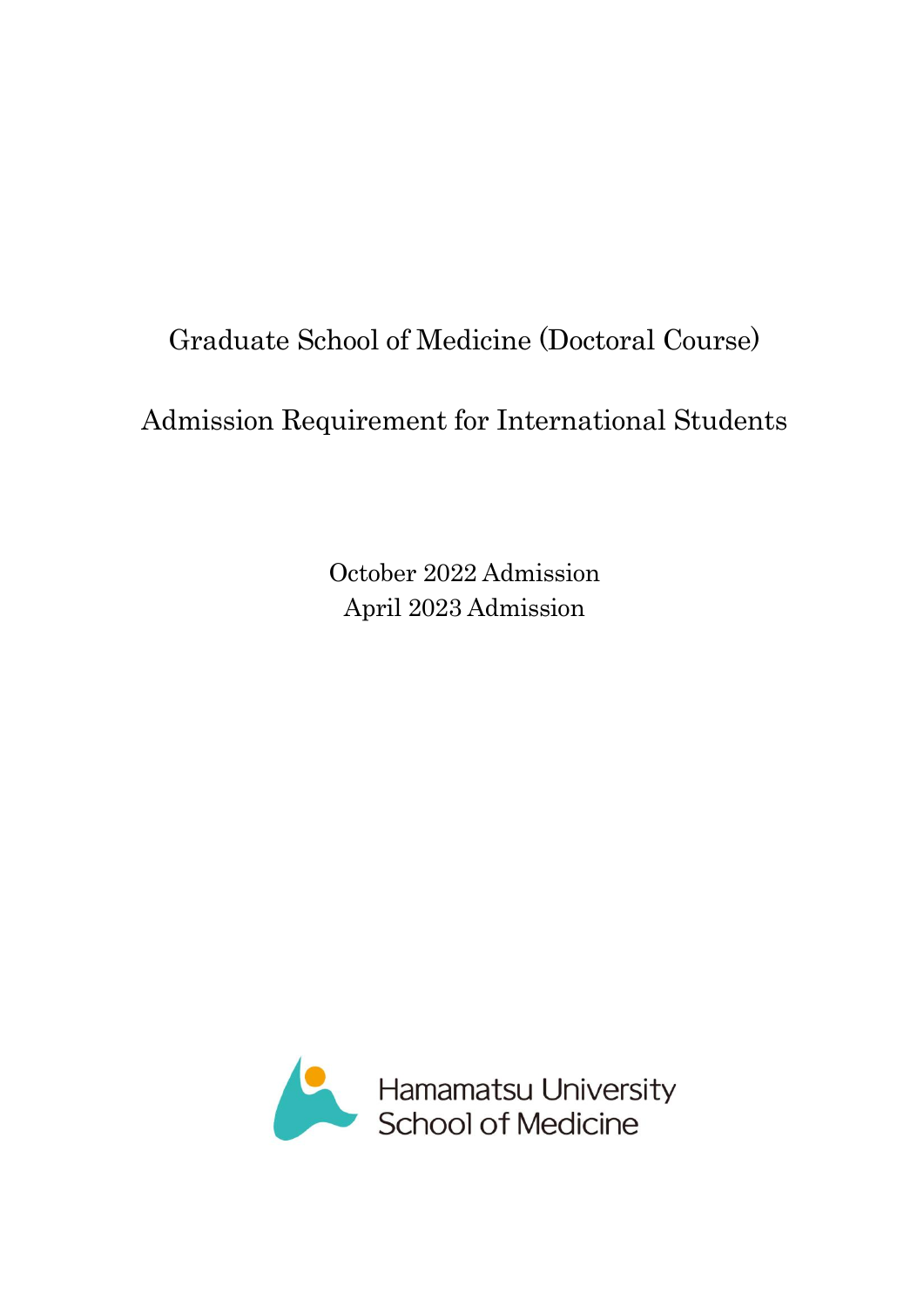# Contents

| Admission policy for Hamamatsu University School of Medicine Graduate School of Medicine |  |
|------------------------------------------------------------------------------------------|--|
| $\textbf{(Doctoral Course)} \textcolor{red}{\overbrace{\text{1}} \text{ }} \textbf{1}$   |  |
|                                                                                          |  |
|                                                                                          |  |
|                                                                                          |  |
|                                                                                          |  |
|                                                                                          |  |
|                                                                                          |  |
|                                                                                          |  |
|                                                                                          |  |
|                                                                                          |  |
|                                                                                          |  |
| 10 Privacy Policy <sub></sub> 6                                                          |  |
| 11 Scholarship and Miscellaneous Benefits 1 1 Scholarship 3 6                            |  |

Graduate School of Medicine (Doctoral Course) Overview

| $2^{\circ}$ | Educational Aims                                     |    |
|-------------|------------------------------------------------------|----|
| 3           | Structure                                            |    |
| 4           |                                                      |    |
|             | (1) Advanced Photo Medicine                          |    |
|             | (2) Integrated Functional Medicine                   |    |
|             | (3) Frontier Medicine                                |    |
|             | (4) Infectious Disease Control & Preventive Medicine |    |
|             | 5 Course Registration                                | 11 |
|             |                                                      | 12 |
|             | Application Fee Payment Instructions                 | 17 |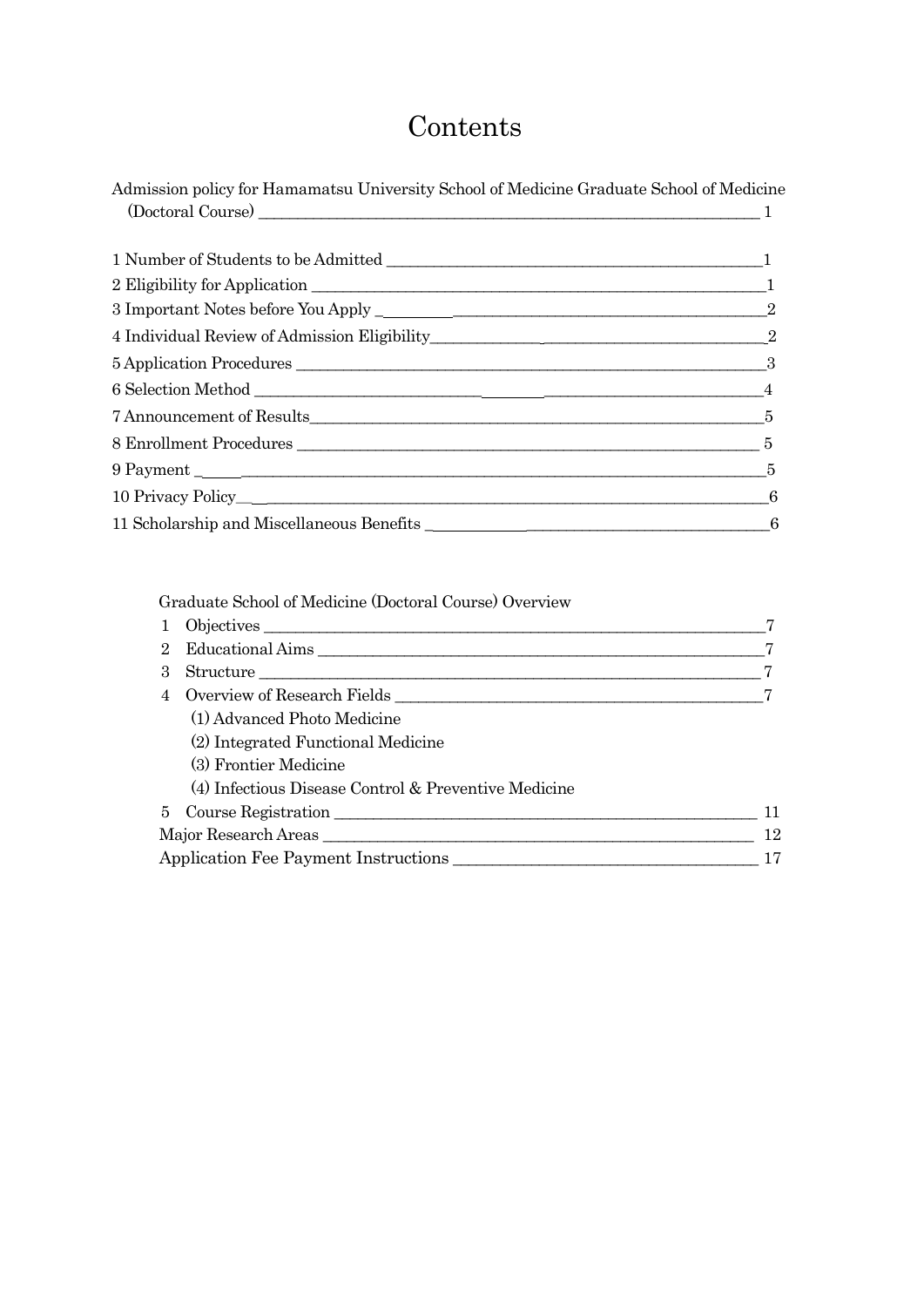# Hamamatsu University School of Medicine Graduate School of Medicine (Doctoral Course) Admission Policy

In pursuit of our objective of developing creative medical researchers with superior research abilities and clinicians with a high level of research ability who can put research findings to practical use in the field, we seek individuals who fit the following description:

●Description of Desired Student Type

- 1.Individuals that aim to become superior researchers and who have achieved a high level of specialist knowledge and skill in medical science and treatment and/or aim to become clinicians who can put research findings to practical use in the field.
- 2.Individuals that aim to develop their ability to independently conduct creative research and continue their investigations over the course of their lives.
- 3.Individuals with a high sense of ethics and humanity, who have a desire to take a leading role in the field of medicine.
- 4.Individuals with a desire to develop an international perspective, together with a rich intelligence and refinement.

**Basic Selection Policy** 

In order to select the desired types of student as outlined above, selection will be conducted in line with expected periods of enrollment through examinations for enrollment in April and examinations for international students to be held in October.

Examinations take into account both the academic ability and quality of the applicants and consist of written examinations in English and specialization-relevant English, an oral examination in the desired field of specialization, as well as a review of applicant results transcripts and an application essay.

## 1 Number of Applicants to be Admitted

| Course                     | October 2022<br>Admission | April 2023<br>Admission |
|----------------------------|---------------------------|-------------------------|
| Specialization in Medicine | Limited                   |                         |

# 2 Eligibility for Application

- (1) Individuals that have graduated from university courses in medicine or dentistry, or six-year courses in veterinary medicine or pharmacology, or individuals that are scheduled to graduate from such a course by September 2022 (for applicants intending to enroll in October 2022) or March 2023 (for applicants intending to enroll in April 2023).
- (2) Individuals outside of Japan that have completed eighteen (18) years of education (where the final courses undertaken were in medicine, dentistry, pharmacology, or veterinary medicine) or individuals that are scheduled to complete such a course of education by September 2022 (for applicants intending to enroll in October 2022) or March 2023 (for applicants intending to enroll in April 2023).
- (3) Individuals that have completed, within Japan, eighteen (18) years of correspondence education offered by a school in a country outside of Japan (where the final courses undertaken were in medicine, dentistry, pharmacology, or veterinary medicine) or individuals that are scheduled to complete such a course of education by September 2022 (for applicants intending to enroll in October 2022) or March 2023 (for applicants intending to enroll in April 2023).
- (4) Individuals that have, within Japan, completed a course at a university outside of Japan (limited to cases where the individual has completed eighteen (18) years for education in the applicable non-Japanese country), which is defined as an educational facility under the education system of that country, and have completed other courses as defined by the Minister of Education, Culture, Sports, Science and Technology.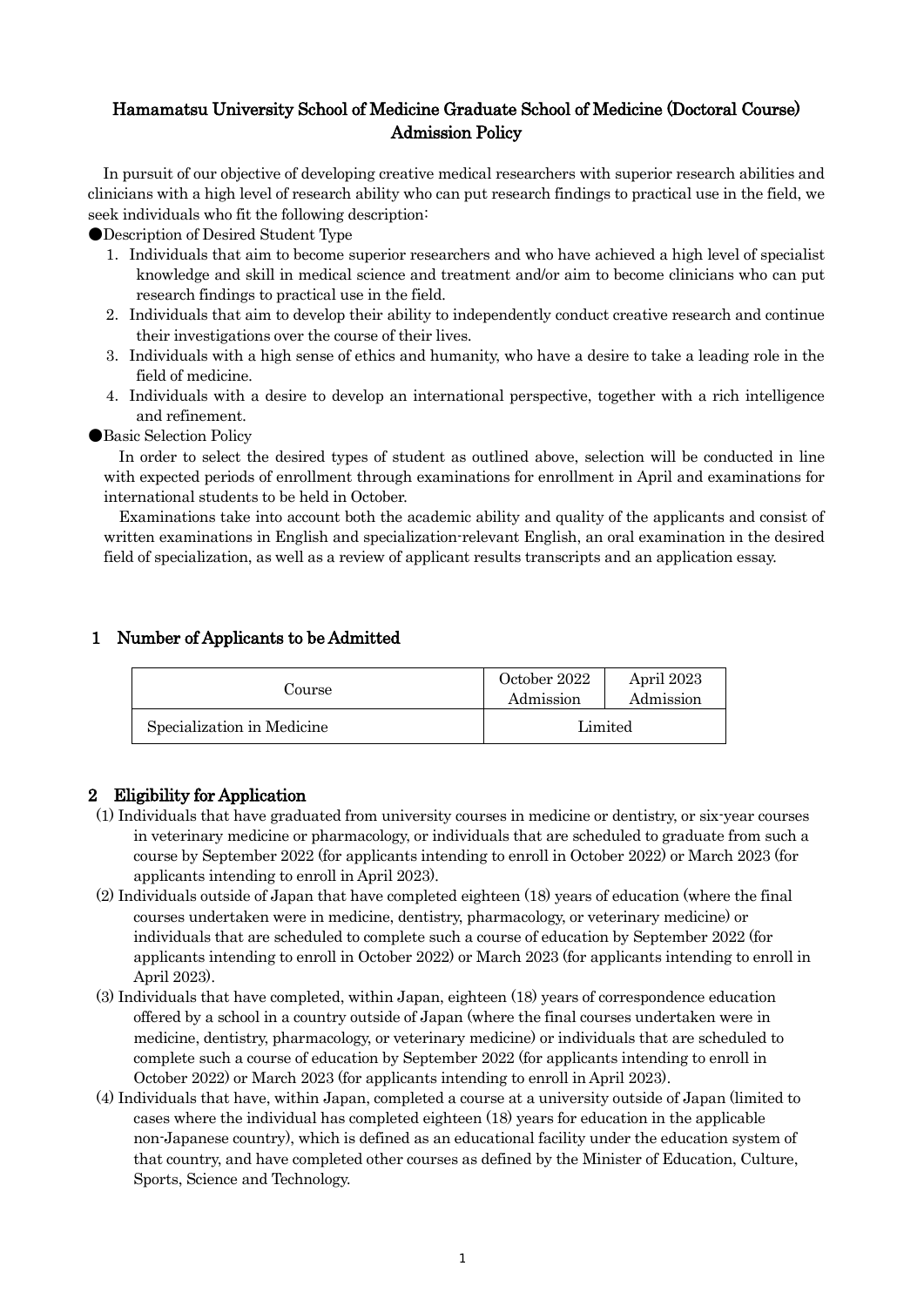- (5)Individuals that have completed a master's course or individuals that are eligible to be awarded a master's degree who have also studied for two or more years in a doctoral course that does not have a two-year first period / three-year second period structure, have completed thirty (30) or more units, and have undergone the necessary research supervision (including individuals whose situation falls under Article 6(1) of the degree regulations (1953 Public Notice of the Ministry of Education no. 9), which was in place before the ministerial ordinance that partially amended the degree regulations (1970 Public Notice of the Ministry of Education no. 29) and are deemed to possess at least the equivalent academic ability as someone who has graduated from a graduate school or non-degree course for graduates at a university that offers courses in medicine, dentistry, pharmacology, or veterinary medicine.
- (6)Individuals who, after graduating from a university (excluding courses in medicine, dentistry, pharmacology, and veterinary medicine) or after completing sixteen (16) years of education in a country outside of Japan, have engaged in research at a university, research facility, or similar institution for two years or more and, as a result of such research have, in the context of graduate school courses or non-degree courses for graduates, been deemed to possess equivalent or higher academic ability to individuals who have graduated from university courses in medicine, dentistry, pharmacology, or veterinary medicine.
- (7) Individuals who have attended a university (limited to courses in medicine, dentistry, pharmacology, or veterinary medicine) for four years or more and that this graduate school deems that superior results have been achieved in certain subjects.
- (8) Individuals who have completed sixteen (16) years of education in a country other than Japan (limited to courses in medicine, dentistry, pharmacology, or veterinary medicine) or individuals that have completed, within Japan, sixteen (16) years of correspondence education offered by a school in a country outside of Japan (limited to courses in medicine, dentistry, pharmacology, or veterinary medicine) and have superior results in specific units as defined by this graduate school.
- (9) Individuals who, through an individual examination of admission qualifications, have been deemed by this graduate school to have equivalent or higher academic ability than a university graduate and are of at least twenty-four years of age on September 30, 2022 for October 2022 enrollments and March 31, 2023 for April 2023 enrollments.

## 3 Important Notes before You Apply

Please refer to the list/table of research laboratories (research groups), research areas, research projects and faculty members on the " Major Research Areas" (Page 12) and select your preferred laboratory (research group) in the Program you are applying for.

The applicant must make a pre-application inquiry regarding research projects to research laboratory/ies to which they wish to belong in order to receive supervision for their doctoral thesis, before submitting application documents.

If applicants decide to apply to the University based on the information gained through this pre-application inquiry, they must submit all application documents to the appropriate address as specified hereinafter in "5(3) Address for submitting application documents and references" (Page 4) by the prescribed deadline.

(Please Note: even if you have already submitted documents to your preferred laboratory/advisor in the course of your pre-application inquiry, those documents may not be deemed to be the formal application documents, and thus may not be accepted as your application.)

### 4 Individual Review of Admission Eligibility

Since Individuals are required an individual review of admission eligibility before applying. It is necessary to submit the required documents by deadline.

(1) Submission Deadline

April 22, 2022 (Friday) (postmarked)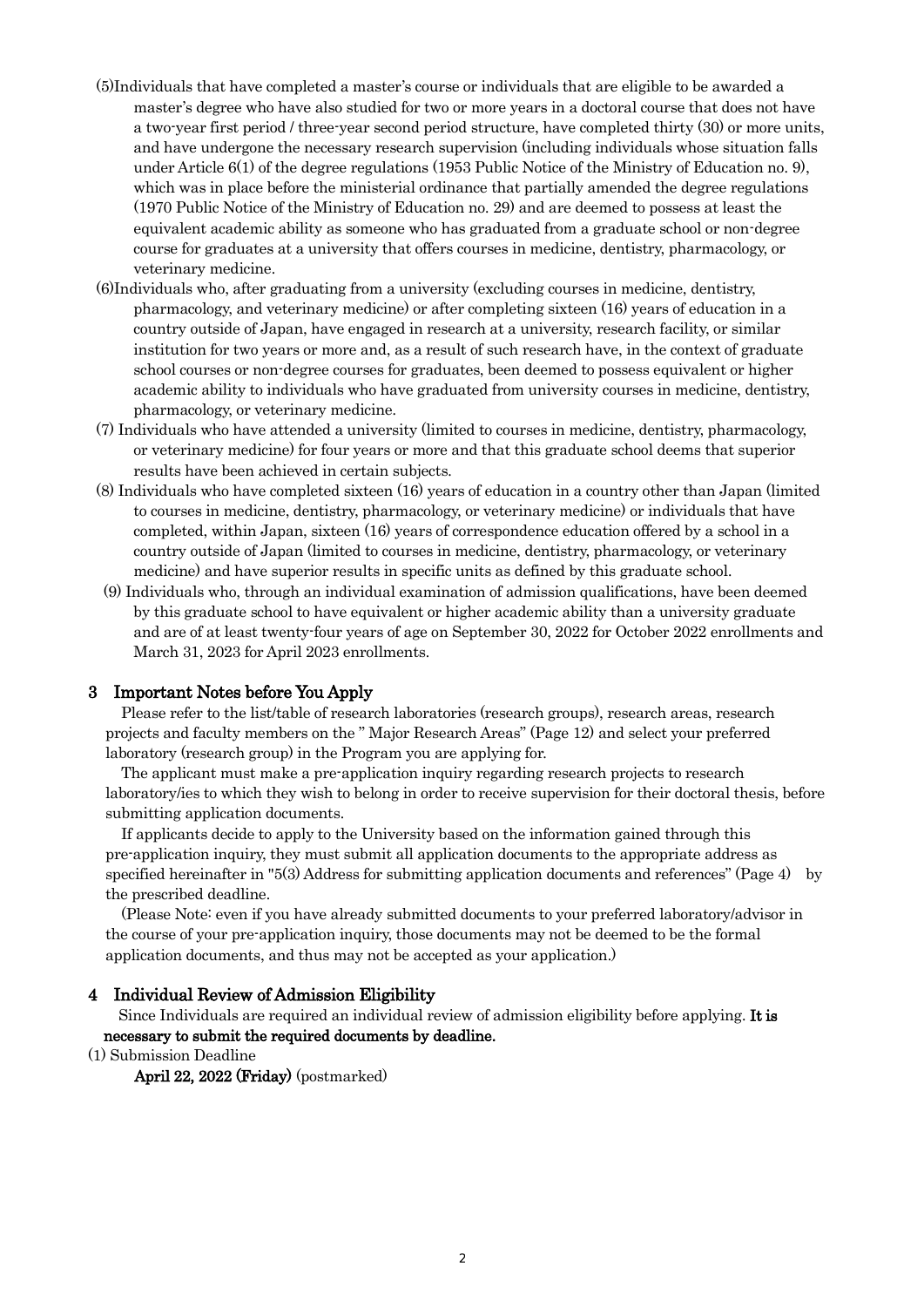(2) Documents for Submission

|                | Document                                                                                 | Comments                                                                                                                                                                                                                                                                                                                                                                                                                                                                             |
|----------------|------------------------------------------------------------------------------------------|--------------------------------------------------------------------------------------------------------------------------------------------------------------------------------------------------------------------------------------------------------------------------------------------------------------------------------------------------------------------------------------------------------------------------------------------------------------------------------------|
| 1              | Application<br>for<br>form<br>of<br>application<br>review<br>eligibility.                | University specified format.                                                                                                                                                                                                                                                                                                                                                                                                                                                         |
| $\overline{2}$ | Results Transcript                                                                       | Please submit documents that have been created and placed in<br>a sealed envelope by the authorities at your university<br>(undergraduate school).<br>Applicants who have completed (or are scheduled to complete)<br>a master's level course should submit a document prepared by<br>the head of the relevant graduate school and placed in a sealed<br>envelope.<br>If your university (graduate school) has GPA (grade point<br>average), please submit a transcript showing GPA. |
| 3              | Graduation<br>certificate<br><i>(including)</i><br>prospective<br>graduation/completion) | Please submit the document prepared by the authorities of<br>your university (undergraduate school). (Applicants who have<br>terminated graduate level studies without completion should<br>also submit proof of withdrawal).<br>Applicants who have completed (or are scheduled to complete)<br>a master's level course should submit a document prepared by<br>the head of the relevant graduate school.                                                                           |
| 4              | Study career Certificate                                                                 | University specified format.<br>* For applicants applying under eligibility criterion (6) and (9)                                                                                                                                                                                                                                                                                                                                                                                    |

(3) Address for Submission

"5(3) Address for submitting application documents and references" (Page 4)

i Please mail by air mail filings.

 ii Please contact by e-mail to "5(3) Address for submitting application documents and references " before shipment.

# 5 Application Procedures

(1) Acceptance Period for Application Documents

Application documents must postmark between May 23 (Monday) and June 1 (Wednesday), 2022. NOTE:

- 1 Please contact your prospective supervisor (refer to Page 12 "Major Research Areas") in advance and discuss your research plans with them before making your application.
- 2 Please contact by e-mail to "5(3) Address for submitting application documents and references " before shipment.
- 3 There is no need to submit the documents submitted during "4 Individual Review of Admission Eligibility" again.
- 4 Those that arrived after the filing deadline cannot be accepted.

## (2) Application Documents

|   | Document                | Comments                                                                                                                                                                                                                          |  |  |
|---|-------------------------|-----------------------------------------------------------------------------------------------------------------------------------------------------------------------------------------------------------------------------------|--|--|
|   | <b>Application Form</b> | University specified format.                                                                                                                                                                                                      |  |  |
| 2 | Photo                   | Prepare a photograph (size: 40 mm height x 30<br>mm<br>width) taken within 3 months of the application, showing your<br>upper body from the front without a hat.<br>40mm<br>30 <sub>mm</sub><br>$\rightarrow$<br>Photo dimensions |  |  |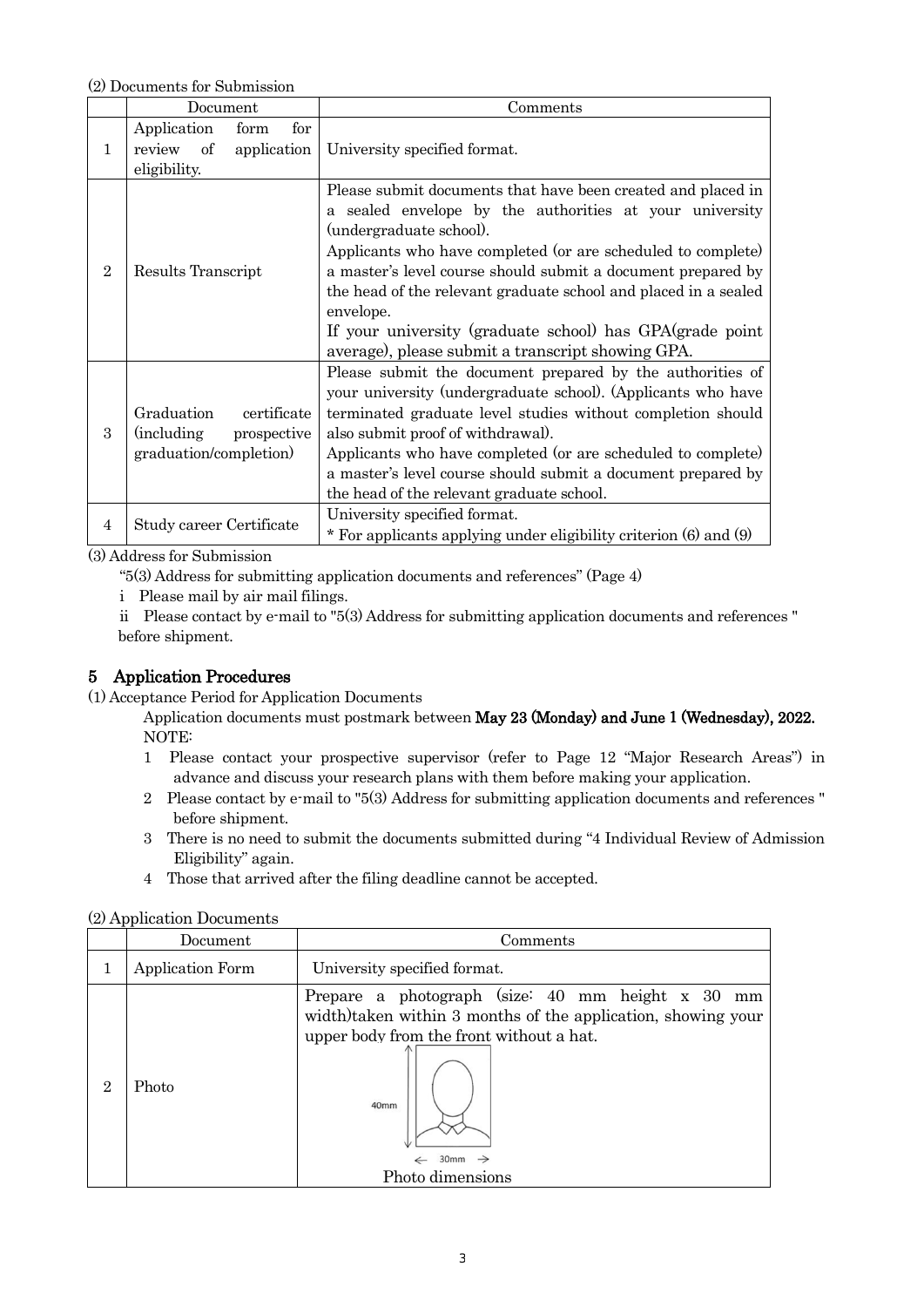| 3               | Health Certificate                                                | University specified format.<br>Please submit those consulted within 3 months prior to the filing<br>has been created.                                                                                                                                                                                                                                                                                                                                                                                                                                                                           |  |  |
|-----------------|-------------------------------------------------------------------|--------------------------------------------------------------------------------------------------------------------------------------------------------------------------------------------------------------------------------------------------------------------------------------------------------------------------------------------------------------------------------------------------------------------------------------------------------------------------------------------------------------------------------------------------------------------------------------------------|--|--|
| $\overline{4}$  | Research Plan                                                     | University specified format.<br>Must be written in English, and should not exceed 1,000 words.                                                                                                                                                                                                                                                                                                                                                                                                                                                                                                   |  |  |
| 5               | List of Publications or<br>Showing<br>Document<br>Other Strength. | Submit<br>a list of publications along with<br>up to<br>three<br>reprints/offprints of your major publications, if available.<br>Excellent academic records; and/or<br>Excellent achievements in a special project in an academic fields.                                                                                                                                                                                                                                                                                                                                                        |  |  |
| $6\phantom{.}6$ | Letter of Reference.                                              | University specified format.<br>Must be written by your current or former academic supervisor or<br>a professor who knows you well. It is also possible to submitted<br>directly to address for submitting application documents by<br>recommender.                                                                                                                                                                                                                                                                                                                                              |  |  |
| $\overline{7}$  | <b>Examination Fee</b>                                            | The fee is $\textcolor{red}{\textbf{\text{Y}}30,000}$<br>Please refer to Page 17" Application Fee Payment Instructions<br>(Payment from Abroad)".<br>Please<br>certificate<br>enclose<br>the<br>kinds<br>concerned with<br>examination fee payment (It's possible to copy.) with an<br>application documents.                                                                                                                                                                                                                                                                                    |  |  |
| 8               | Copy of Residence<br>Card (or similar)                            | Submit one of the following:<br>• Copy of residence card or passport.<br>Family register from your home country, or official document that<br>corresponds to such.                                                                                                                                                                                                                                                                                                                                                                                                                               |  |  |
| $9\phantom{.}$  | Documents that can<br>prove English<br>proficiency objectively    | Submit a copy of the TOEFL-iBT, TOEIC Listening & Reading /<br>Speaking & Writing Test (Only TOEIC Listening & Reading Test<br>is also acceptable), IELTS or Cambridge English Examination<br>score taken within the last two years.<br>(If your first language is English, there is no need to submit)<br>XIf you need to submit a score and can't submit the score of the<br>english proficiency test score, please describe the reason why you<br>can't submit the score on the attached sheet.<br>If you don't submit a score, we will assess your English proficiency<br>by interview only. |  |  |
| 10              | Scholarship<br>Application Form                                   | University specified format.<br>Submit it if you wish to scholarship.                                                                                                                                                                                                                                                                                                                                                                                                                                                                                                                            |  |  |

NOTE:

1 Incomplete applications may not be processed.

2 Application documents etc will not be returned.

(3) Address for submitting application documents and references

Hamamatsu University School of Medicine, Admissions Division Address : 1-20-1 Handayama, Higashi-ku, Hamamatsu, 431-3192, Japan TEL: +81-53-435-2205 E-mail:nyushi@hama-med.ac.jp

# 6 Selection Method

The selection process for successful applicants consists of a document screening and an interview(as a rule, the interview will be conducted through Internet, for example with Skype.).The interview examination will be scheduled between June 22 (Wednesday) and June 28 (Tuesday), 2022, and each applicant will be notified via email.

Applicants are required to secure high-speed internet access at the time of the interview examination. Please describe the account of Skype and Zoom, etc. to the "Application Form".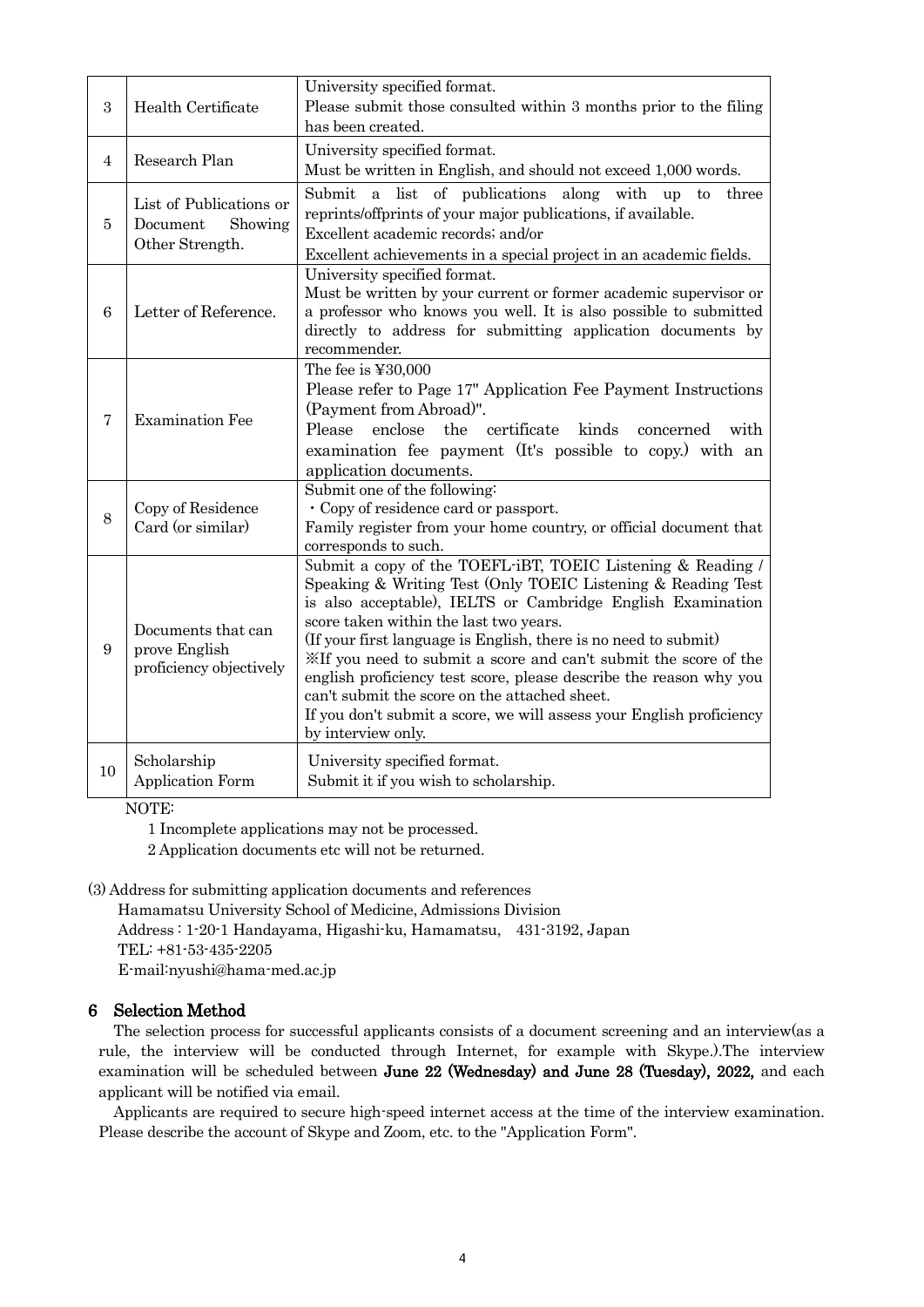## 7 Announcement of Results

Admission results will be sent by E-mail to the address indicated on your Application Form after July 22(Friday), 2022. Unsuccessful applicants will also be informed at this time.

## 8 Enrollment Procedures

(1) For October 2022 Admission

Successful applicants are to complete enrollment procedures according to the following steps. Please note that the documents required for enrollment will be sent to all successful applicants.

i Enrollment documents must be delivered to the university between July 25,(Monday) and August 2(Tuesday), 2022.

ii The return of submitted documents or refund of enrollment fees will not be permitted under any circumstances after completion of enrollment procedures.

- iii Completed enrollments will be canceled in the event that the student is unable to graduate
- or complete their scheduled course of study by the required date.

## (2) For April 2023 Admission

The documents required for enrollment will be mailed to successful applicants in the second half of November 2022.

# 9 Payment

| $\left( 1\right)$ | Amount |  |
|-------------------|--------|--|
|                   |        |  |

| Enrollment Fee                                                                                              | $IPY 282,000$ (based on 2021 figures)                           |
|-------------------------------------------------------------------------------------------------------------|-----------------------------------------------------------------|
|                                                                                                             | Tuition Fees-First Semester JPY 267,900 (based on 2021 figures) |
| (Full Year)                                                                                                 | $JPY 535,800$ (based on 2021 figures)                           |
| $\mathbf{m}$ , and $\mathbf{m}$ , and $\mathbf{m}$ , and $\mathbf{n}$ , and $\mathbf{n}$ , and $\mathbf{n}$ |                                                                 |

Tuition fees to be paid after completion of enrollment.

In the event of revision of payment, post-revision amounts will apply.

- (2) Exemptions from Payment
	- i Enrollment Fee Exemptions
		- Upon application, enrollment fee exemptions may be granted in any of the following cases.
		- (a) Where it is deemed that payment is problematic due to economic hardship and the student has a superior academic record( Half of the enrollment fee will be waived).
		- (b) Where the person who is, in the main part, responsible for the payment of educational costs passes away within one year prior to enrollment.
		- (c) Where the applicant, or the person responsible for payment of educational costs, is the victim of a disaster.
		- (d) Where the president of the university deems that an event has occurred that is similar to (b) or (c), above.
	- ii Deferment of Payment of Enrollment Fee

Upon application, permission to defer payment of enrollment fee may be granted in any of the following cases.

- (a) Where it is deemed that payment of the enrollment fee by the deadline is problematic due to economic hardship, and the student has a superior academic record.
- (b) Where the person who is, in the main part, responsible for the payment of educational costs passes away within one year prior to enrollment and it is deemed that payment of the enrollment fee by the deadline is problematic.
- (c) Where the applicant, or the person responsible for payment of educational costs is the victim of a disaster and it is deemed that payment of the enrollment fee by the deadline is problematic.
- (d) In other circumstances where it is deemed that payment of the enrollment fee must be deferred.
- iii Exemption from Payment of Tuition Fees

 There is a system of tuition exemption for those who are deemed as honors students and having difficulty in tuition payment due to financial situation after careful consideration.

The system used to be full or half tuition exemption, however, due to the revision of national system, it will be changed to half or a part of exemption from 2021.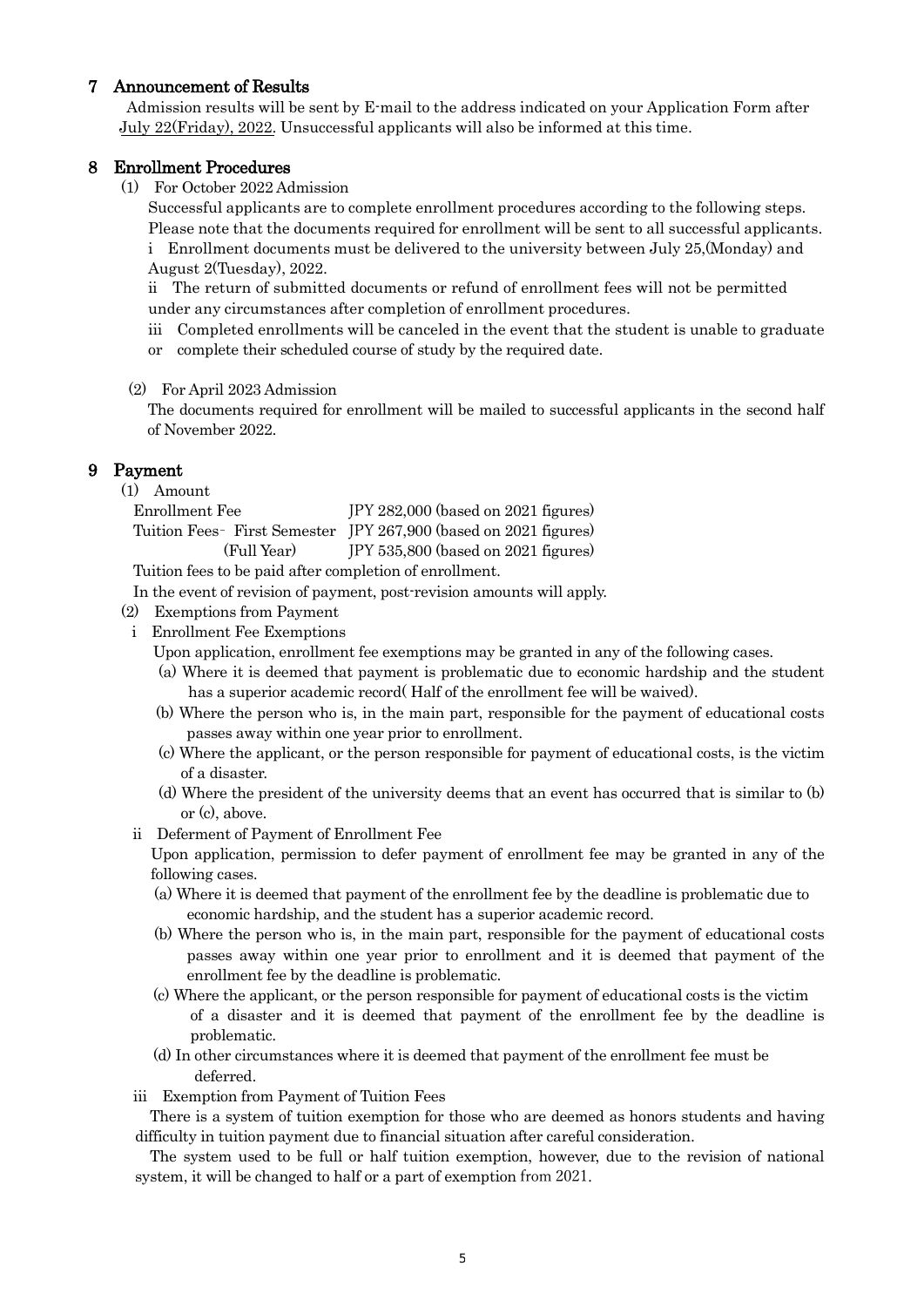# 10 Privacy Policy

All personal information gathered during application submission, as well as all examination results, will be used for the sole purpose of applicant selection and reviewing of the selection procedures. Further, all personal information collected by this institution will be managed appropriately and in line with all relevant ordinances and other regulations.

# 11 Scholarship and Miscellaneous Benefits

- 1) Scholarship benefits of ¥100,000/per month (excellent students within each year 10 people, a maximum of four years in the year of evaluation)
- 2) Tuition exemption

(You need to apply for tuition exemption every year.)

3) Dormitory

International students are eligible for the residence while in graduate school.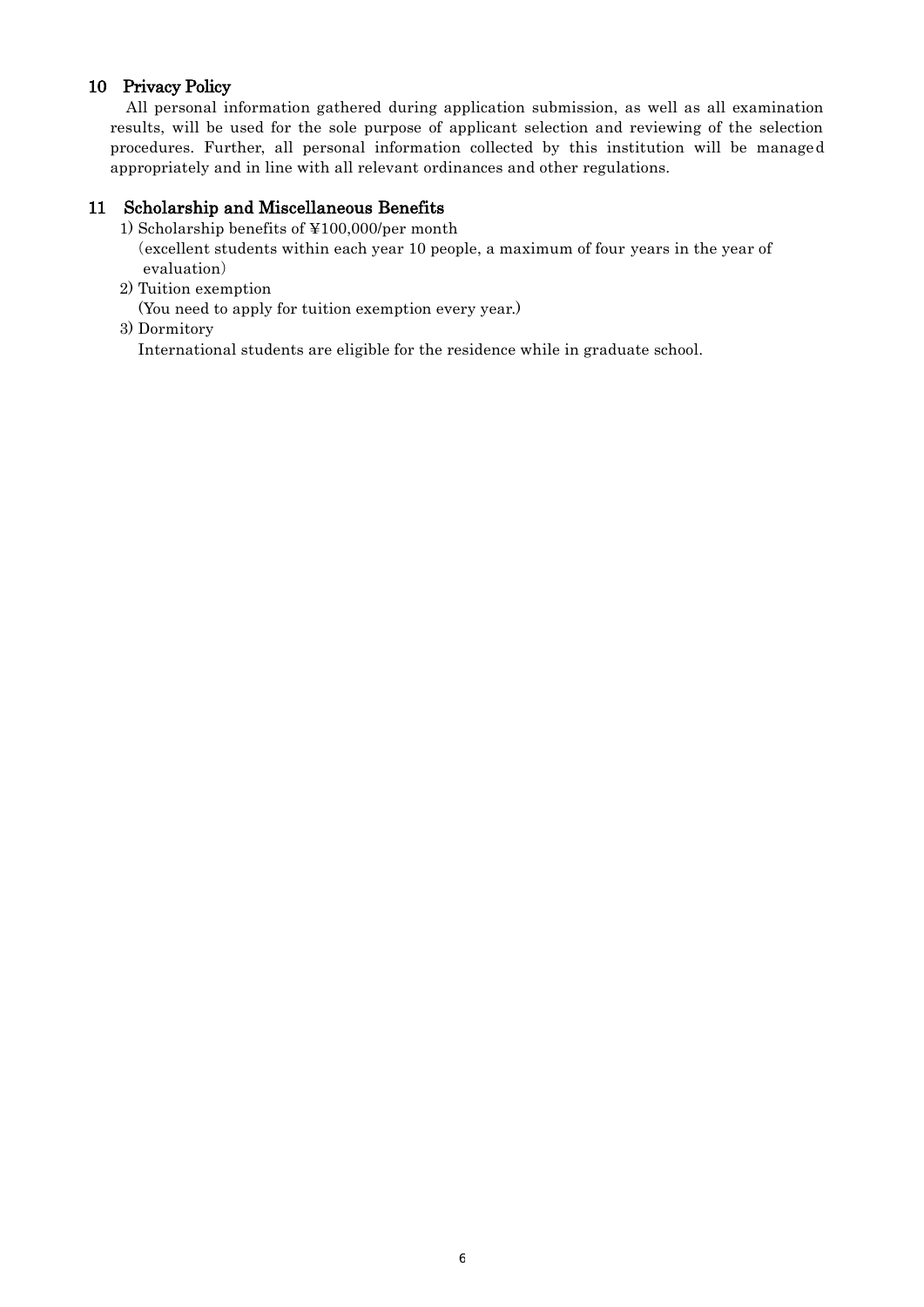# **Graduate School of Medical Research (Doctoral Course) Overview**

## **1 Objectives**

The Graduate School of Medicine (Doctoral Course) adopts as its objective the cultivation of both researchers who can undertake basic medical research as well as clinical researchers, both of whom can exhibit leadership on the international stage. In other words, through a broad base of courses in specialist fields, centered around the field of advanced optical medicine, we equip students who aim to become basic researchers with high-level specialist knowledge and skills, and cultivate in them the ability to conduct creative and cutting-edge research. Further, we aim to equip students who wish to become clinical researchers with a research mindset to propel clinical research to new levels, and the practical skills desired in real life clinical situations.

# **2 Educational Aims**

- 1. Cultivate ethical honest human qualities as a researcher.
- 2. Develop an international perspective, and a rich and refined intellect.
- 3. Develop problem discovery abilities.
- 4. Develop problem solving abilities based on a high level of specialist knowledge and skills in the fields of medical science and treatment.
- 5. Develop the ability to produce academic publications.
- 6. Cultivate a lifelong stance toward independent academic inquiry.

# **3 Structure**

- (1) Graduate Course, Course, Specialization, and Length of Course
	- i This graduate course is defined as a doctoral course in the Graduate School of Medicine.

ii The specialization is defined as medicine.

iii The standard length of the doctoral course is four (4) years.

# **4 Overview of Research Fields**

- (1) Advanced Photo Medicine
	- i Overview of Research Field

 Light interacts with cells and tissues, allowing us access to a range of information. Accordingly, optical research methods are extremely diverse and are valid in a wide range of areas of medicine. In this field of research, measurement and imaging methods that use light are utilized to their fullest extent, pressing medical challenges are addressed through the operation of light on organisms, and the development of fundamental medical science is embarked upon. At the same time, research that can be of practical use in diagnosis, treatment, and prevention in clinical situations is conducted.

- ii Topics
- (a) Photopharmacology

Development of probes and equipment for treatment and diagnosis that utilize optical technology, in particular the analysis of internal conditions through diagnostic methods that utilize high energy optics, such as X rays and gamma rays. Specifically, this includes activities that utilize radioactive isotopes for the following: imaging of the biological characteristics of cancer and development of methods for cancer diagnosis; imaging of nervous system activity and molecular movement using optical systems (e.g., PET); analysis of genome distribution and protein expression within organisms using optical systems; quantitative analysis of organism function using radioactive probes; development of new MRI contrast agents; development of new imaging methods that utilize high energy optics; research into drug discovery and pharmacokinetic efficacy utilizing optical systems; analysis of the onset and recovery processes of cerebral infarctions using optical systems; and utilization of optical information for the optimization of pharmacotherapy. Additionally, research into the efficacy and safety of medicines through the creation of new disease models that utilize optics is also being conducted.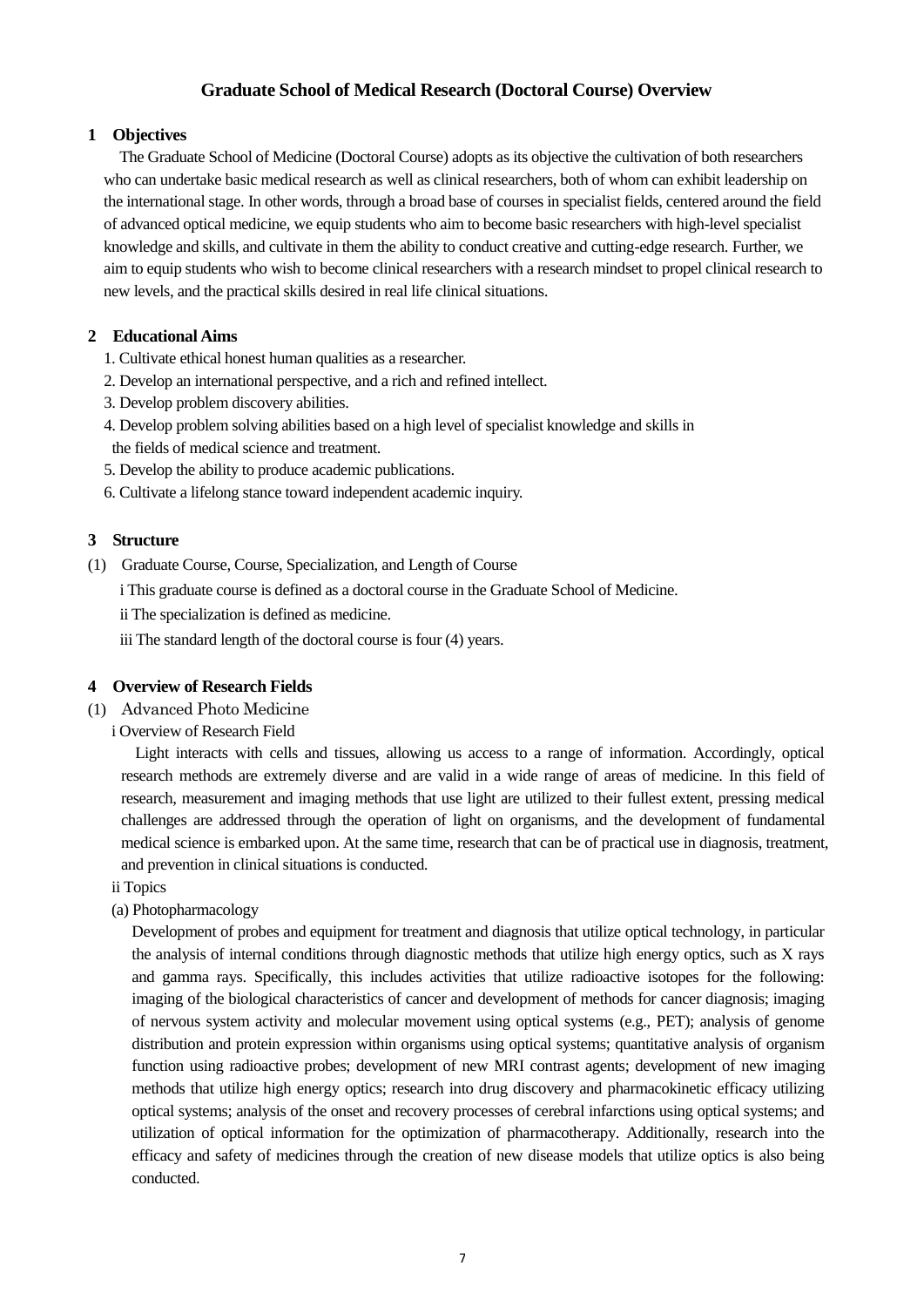### (b) Phototherapy Environments

 research into the effect of light on organisms and the application of the results of such analysis to treatment methods. Specifically, this includes analysis of ultraviolet ray induced DNA damage and the relationship between gene expression systems in hereditary optic hyperesthesia, light induced skin aging, light induced immunoreaction, research into the prevention of skin cancer caused by ultraviolet rays, use of optics in the development of instant diagnosis (minimally invasive) methods for oral diseases, research for the adaptive expansion of PDT (photochemotherapy) in advanced cancers, development of new PDT methods, and research into clinical applications, research into macular degeneration and retinal photolesions, research into the eye, which is a light receptor, genetic analysis of eye diseases, and new treatment methods that utilize light.

### (c) Optical Functioning Imaging

 Research into circulatory dynamics and circulatory disorders of the heart, blood, lymph, and immune system, utilizing optical methods. Specifically, this includes imaging analysis of dynamic changes in blood coagulation factors, as well as thrombogenesis and lysis, analysis of intracellular signal transmission mechanisms, using fluorometric methods, imaging analysis of the intracellular signaling molecules of the myocardial cells and vascular endothelial cells, research utilizing fluorescence hybridization genetic analysis, into the mechanisms through which cancer develops in leukemia and malignant lymphoma, analysis of intracellular information transmission systems in autoimmune diseases using fluorometric methods, blood vessel modeling and imaging analysis of hemodynamics, and the utilization of optics for development of methods for the continuous measurement of all substances in the blood.

 With a focus on imaging methods for nerve cells and higher-order neural mechanisms, as well as fluorescent molecule labeling through genetic engineering, research projects that combine methods from molecular biology and electrophysiology are being conducted. Specifically, this includes analysis of neural stem cell activity and cerebral disorders, analysis of the contagion dynamics of neurotropic viruses, analysis of protein molecule kinetics and signal transmission mechanisms of nerve cells, analysis of nerve cell death mechanisms and imaging analysis regarding neuroprotection, analysis through imaging of higher-order nerve adjustment mechanism related cell activity, research into development and plasticity control of neural circuit functioning through active Cl-homeostasis adjustment, research into cerebral function development disorders and cerebral nerve diseases caused by failure of Cl-homeostasis regulatory functions, analysis of the role of inhibitory neurotransmission in the formation of cerebral cortex neural circuits, functional neuroimaging using PET, and elucidation of the state of brain diseases using PET.

Research using mass spectrographic microscopes is also being conducted. This includes imaging of metabolomes and proteomes in cancers, blood vessels, the brain, fats, and internal organs through the MALDI method, that is, through the matrix assisted laser desorption/ionization method.

#### (2) Integrated Functional Medicine

#### i Overview of Research Field

 The coordinated activity of organisms requires movement that integrates higher-order regulatory functions, such as the nervous system and sense organs. In recent years, advances in molecular biology methods and genetic analysis have enabled clarification of the causes of diseases of the nervous system and sense organs - an area that has been slower to develop compared to other fields. As such, this is a field with rich potential for development.

 (1) fundamental analysis of the normal functioning of the nervous system and sense organs and (2) causal analysis of disease groups arising from failure of the normal functioning of the nervous system and sense organs, with the aim of developing effective treatment methods.

 At present, the analysis methodologies in these fields are wide-ranging, and through the gathering of researchers who are fluent in diverse methodologies, we are in a position to pursue research in an effective and interdisciplinary manner.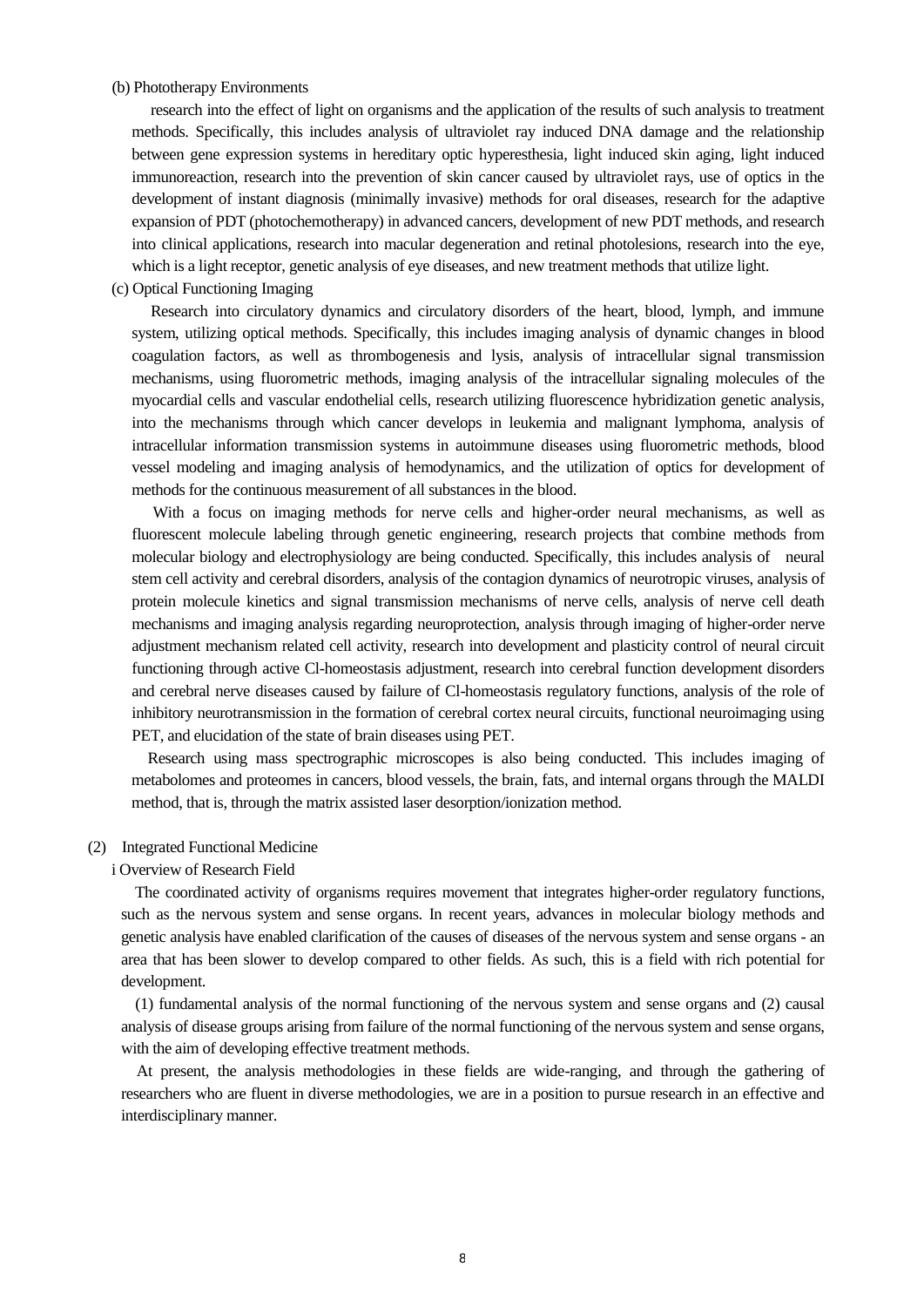## ii Topics

(a) Brain Function Analysis

The brain is the locus of our mind and the key area that supports human activity. Accordingly, while research in this area is of extreme importance, it also comes with difficulties unique to this field and that are due to complications in conducting such research. we work to overcome such challenges, conducting activities such as fundamental biological research and pathologic analysis of psychiatric disorders (in particular, schizophrenia), understanding the relationship between the number of neural stem cells and cerebral disorders through the use of optical imaging, gene therapy of cerebral tumors through the use of neural stem cells, cloning and analysis of elements that influence the differentiation of neural stem cells, and the morphological analysis of brain disease.

(b) Sensorimotor Control

The peculiar characteristics of the sense organs and motor system require a specialized research approach for each area. To conduct activities such as PDT for head and neck tumors (in particular, cancer of the laryngopharynx), elucidation of auditory disturbance mechanisms through the use of photosensitized reactions in the examination of inner ear disorders, basic research into peripheral nerve regeneration and cartilage regeneration, analysis of mouse osteoclast mechanisms using VEC-DIC microscopy, basic research for the application of photodynamic therapy for rheumatoid arthritis, and research into the development of emergency devices equipped with three-dimensional visual capabilities (life support robots in bio-hazardous environments).

#### (3) Frontier Medicine

### i Overview of Research Field

Through repeated cycles of cell differentiation, organisms transform from one zygote to multicellular organisms and as all areas of the organism interact with one another, organs are formed. Tissue-specific stem cells exist in the tissue of all organs, and while maintaining such stem cells, a high number of differentiated cells peculiar to the organ are created, forming multicellular tissue. Further, every differentiated cell has its own life span, with old cells continuously making way for the new. Even so, as an organism ages, failures can be observed in organ homeostasis and cell order.

 In this field, in addition to elucidating (at the molecular, cell, organ cultivation, and individual levels) the control mechanisms for the multiplication and differentiation of cells (which are the building blocks of life) and the formation mechanisms of cell communities of all organs that are composed of multiple types of cells, we also pursue the practical application of research results for the treatment of diseases in humans.

#### ii Topics

#### (a) Molecular Neoplasia

 Cancer is a hereditary disease that presents in a wide variety of ways. Further, cancer displays characteristics that deviate from normal cell communities. On the other hand, susceptibility to cancer is dependent on the interrelation between hereditary and environmental factors. Precancerous lesions develop as a result of genome failures in the individual, which transform due to the instability acquired by the tumor genome, become invasive, cause the failure of the homeostasis of the individual, and finally, its death. At all stages of cell differentiation, tumors develop based on the unique background of the organ concerned. The elucidation, at all stages of tumor development, of what types of precancerous and cancerous tumors emerge when the mechanisms of normal cells fail. By utilizing the genetic susceptibility markers for cancer discovered in such research, we develop prevention methods and targeted treatments that destroy cancerous cells while leaving normal cells unaffected.

## (b) Tissue Regeneration

 Tissue is made up of stem cells with particular fates and tissue-specific cells formed by the multiplication and differentiation of such stem cells; all tissues within organisms are made up of unique cells that have a three-dimensional structure. We identify all tissue stem cells, and elucidate the factors involved in the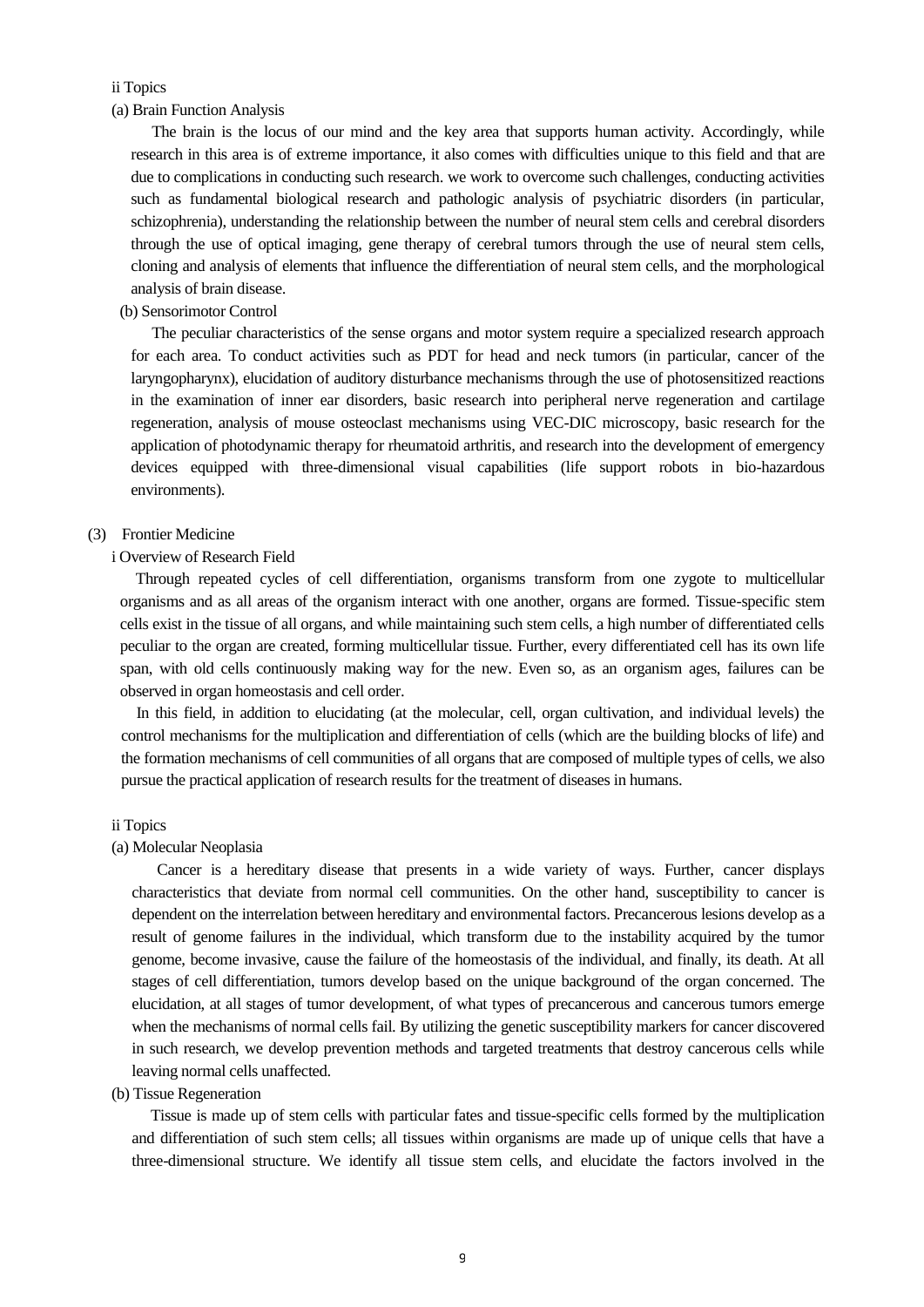multiplication and differentiation of such cells. Further, we are conducting research into the development of methods to enable cell transplants of stem cells that have been removed and frozen back into the person they were taken from in the event of tissue loss due to disease. Furthermore, also conducting research aimed at addressing the various challenges, for example organ rejection, in the field of organ transplantation, which is currently receiving much attention.

#### (c) Organ Pathology

Organs differ in both their component cells and functions. We research organ function from the perspectives of biochemistry, physiology, and molecular biology. Due to the fact that the state of homeostasis failure in organs is an illness, we investigate the mechanisms through which homeostasis failure occurs and promising methods to prevent such failure from occurring. Simply put, we are engaged in research in pursuit of an understanding of disease onset mechanisms, accurate diagnostic methods, and medical treatments.

### (4) Infectious Disease Control & Preventive Medicine

#### i Overview of Specialization

 Biological defenses are systems for protecting the organism and maintaining homeostasis in the face of not only external threats but also abnormal events that may occur within the body. This system has developed in a complex manner in accordance with the principle of "the survival of the fittest." Threats of the former type include infection, trauma, and burns. The latter includes neoplasia, and disturbances in blood flow, for example. This field works toward (1) not only defense mechanisms for the aforementioned, but also the elucidation of (2) their pathophysiology and, furthermore, (3) the conditions of diseases caused by failure of defense mechanisms, through the utilization of the methods of molecular biology, biochemistry, cell biology, and developmental engineering in the pursuit of the development of methods of diagnosis, treatment, and prevention. Furthermore, (4) research into primary prevention and tailor-made treatments based on individual genetic information, and (5) epidemiological research into risk factors for lifestyle related illnesses and preventive medicine research for health promotion in local communities are also being conducted.

#### ii Topics

#### (a) Infectious Disease and Immunology

 The analysis of immune system and infection defense mechanisms against intracellular parasites (tubercle bacillus, Listeria monocytogenes, Legionella pneumophila, and chlamydia, etc.), the development of DNA vaccines to prevent infection from intracellular parasites based on such analysis, the development of rapid diagnosis methods for bacteria, and the development of new fast-acting sterilization methods.

With regard to viruses (HCV, HBV, etc.) that persistently infect the organism or host cell and, over the long term, cause, for example, inflammation, metabolic disorder, and oncogenesis, we are particularly interested in elucidating the interactions with host factors, virus life-cycles, and the molecular mechanisms of pathogenic expression. Additionally, we are involved in research into treatment strategies for viral infectious diseases.

Research into antimalarial agent screening and malaria treatment methods is being undertaken. Furthermore, the analysis of the pathophysiology, diagnosis, and treatment of autoimmune diseases, the mechanisms of autoimmune phenomena, and autoantigens, and the analysis of mechanisms of tissue/organ-specific immunological responses in the context of transplant immunity tolerance induction.

## (b) Preventive Medicine

With a foundation in contributing objective evidence-based health care, various research programs relating to public health and epidemiology, as well as clinical laboratory medicine.

 Study subjects include lifestyle related illnesses, the elderly, maternal and child health, mental health, suicide and accidents, and industrial health. One example project is a cohort study that investigates the effects of lifestyle and socioeconomic factors. The fields of health crisis management, health administration, medical hydrology, and regional medical systems.

 Additionally, focusing on genes, proteins, cells, tissue, and internal organs, we work to elucidate pathological mechanisms, such as malignant tumors, lifestyle related diseases, and infectious diseases, and to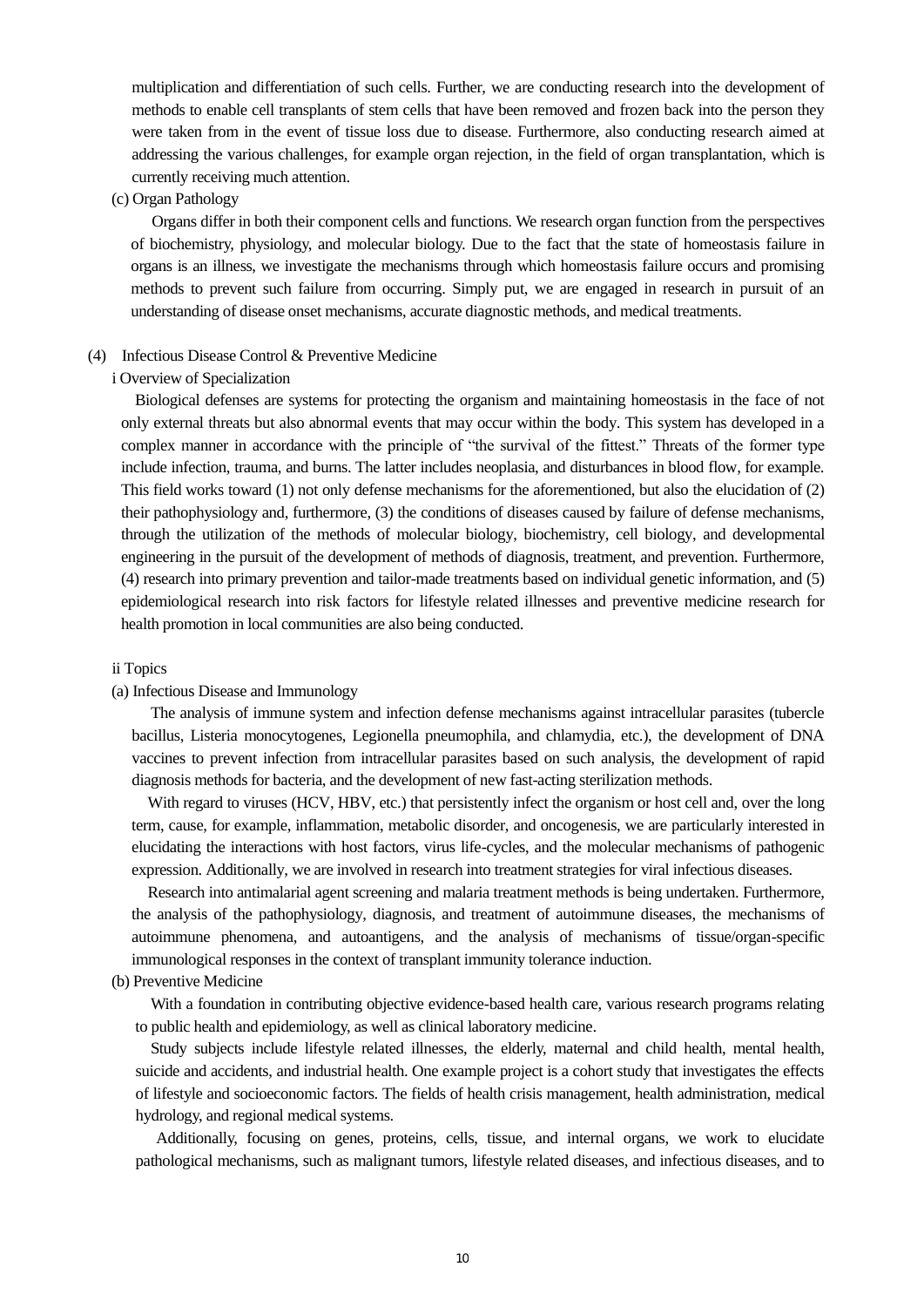develop diagnostic and treatment methods for such. As the onset of illness can be thought of as related to a complex interrelation of genetic and environmental factors, we conduct research into the genetic, environmental, and epigenetic backgrounds of illness. Based on such research activities, we are also conducting research into the practical implementation of fundamental preventive medicine.

(c) Information for Crisis Management Medicine

 The analysis of biological defense mechanisms in reaction to stress and the discovery of methods for the monitoring of such, suppression of biological reactions due to over-response, analysis of variations in defense mechanisms due to genetic polymorphism and the clinical application of such knowledge, setting of clinical guidelines based on EBM for acute phases of diseases, collection and analysis of regional data regarding emergency treatment of trauma, development of new educational tools that are adaptable to individual ability levels, development of new diagnostic tools to enable the analysis of diseases in the acute phase, and analysis of medical errors.

 Conducting development projects, such as development of hypersensitive equipment for analyzing medicinal toxicants in human samples, in other words, the development of new methods for extracting all substances from human samples, analytical research based on mass spectrometry analysis of biomolecules, and development of high volume gas chromatography.

## **5 Course Registration**

Please conduct your course registration having taken into account the course registration method and completion requirements in the subject listings and after adequate consultation with your supervisor. The fundamental selection structure is as follows, but please note that other structures are possible.

- (1) Researcher Course
	- i Register for "Advanced Foundations of Medical Science" (2 Units).
	- ii Select 4 subjects (8 Units) marked with an asterisk (\*) from the common subject or specialist subject list.
	- iii Select "Seminar" subjects A and B (1 subject each).
	- iv Register for "Practical Training."

\*It is recommended that you enroll for the seminars instructed by your supervisor and secondary supervisor.

- (2) Clinical Researcher Course
	- i Select 2 subjects (4 Units) from "Advanced Foundations of Medical Science" I, II, and III.
	- ii Register for "Medical Ethics" and "Genetic Medicine and Regenerative Medicine" (4 Units).
	- iii Select 1 subject from the common subject list.
	- iv Select "Seminar" subjects A and B (1 subject each).
	- v Register for "Practical Training."

\*It is recommended that you enroll for the seminars taught by your supervisor and assistant supervisor.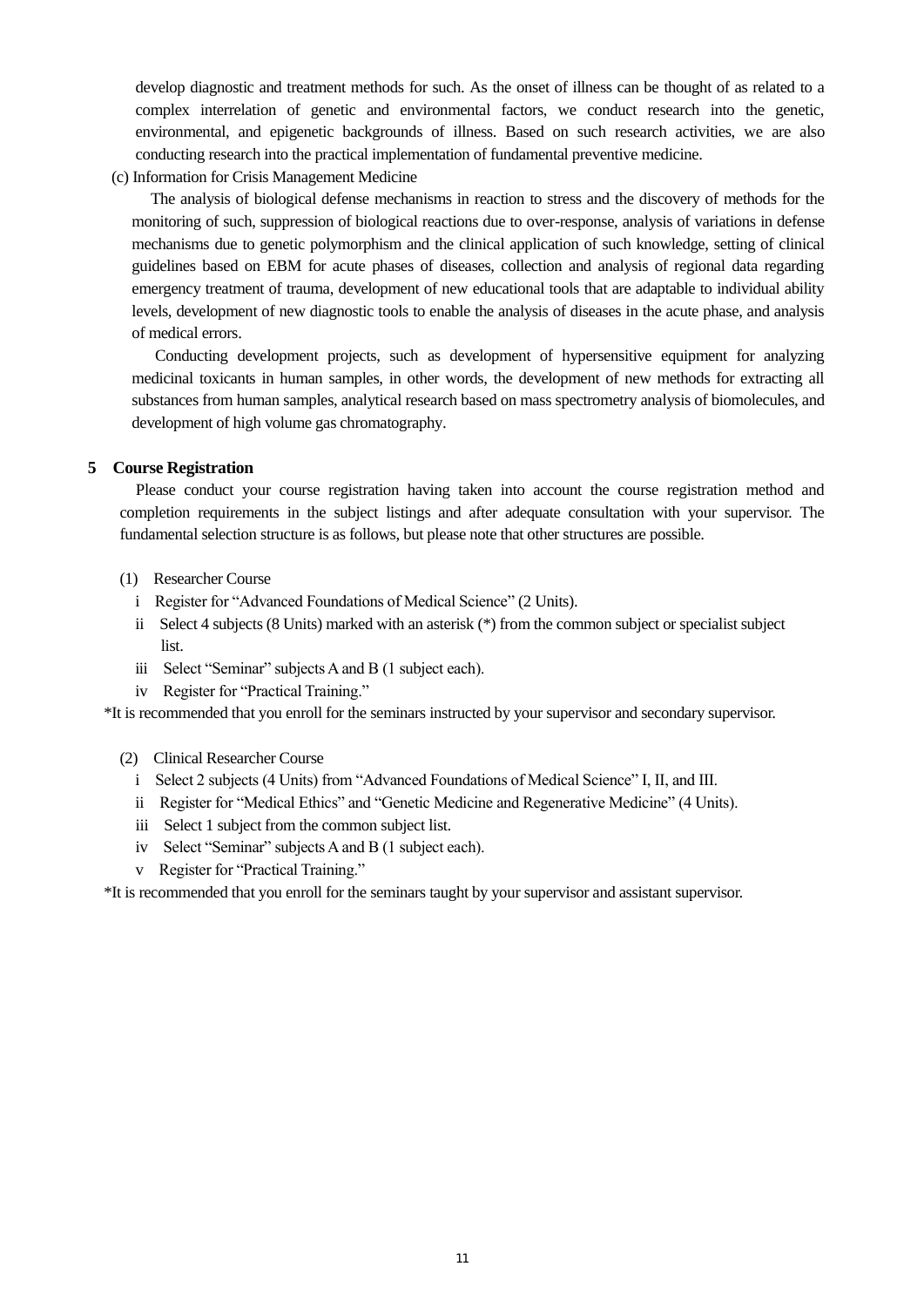| Major Research Areas             |                        |                                                                                                                 |  |
|----------------------------------|------------------------|-----------------------------------------------------------------------------------------------------------------|--|
| Department                       | Name                   | Main Research Content                                                                                           |  |
| Pharmacology                     | <b>UMEMURA Kazuo</b>   | $\bigcirc$ Investigation of mechanisms of thrombosis                                                            |  |
|                                  |                        | $\bigcirc$ Investigation of development of cerebral infarction                                                  |  |
|                                  |                        | O Investigation of mechanisms of arteriosclerosis                                                               |  |
|                                  |                        | $\bigcirc$ Pharmacological research using laser and imaging techniques                                          |  |
|                                  |                        | O Translational research from basic research to clinical use                                                    |  |
| Radiology                        | GOSHIMA Satoshi        | O Advanced imaging analysis for hepatobiliary and pancreatic pathologies                                        |  |
|                                  |                        |                                                                                                                 |  |
|                                  |                        | ○ Hemodynamic analysis by MRI                                                                                   |  |
|                                  |                        | $\bigcirc$ Imaging application of near-infrared spectroscopy                                                    |  |
|                                  |                        | O Research on molecular imaging by CT, MRI, and PET                                                             |  |
| Clinical Pharmacology            | <b>INUI Naoki</b>      | O Pharmacogenomics and precision medicine                                                                       |  |
| & Therapeutics                   |                        | O Clinical pharmacology in cardiovascular and respiratory medicine and medical oncology                         |  |
|                                  |                        | $\bigcirc$ Reguratory science for new drug development                                                          |  |
|                                  |                        | $\bigcirc$ Intracellular signaling and functional regulation of vascular cells                                  |  |
|                                  |                        | O Pulmonary arterial hypertension and new treatment development                                                 |  |
| Department of Molecular          | <b>MAGATA Yasuhiro</b> | ○ Multimodal molecular imaging studies                                                                          |  |
| Imaging                          |                        | $\circlearrowright$ Development of novel PET/SPECT molecular imaging probes for patho-functional analysis       |  |
| (Preeminent Medical Photonics    |                        | $\bigcirc$ Development of novel fluorescence molecular imaging probes                                           |  |
| Education & Research Center)     |                        | $\circlearrowright$ Development of novel theranostic method using DDS system for cancer or inflamation lesion   |  |
| <b>Integrated Human Sciences</b> | FUJIMOTO Chuzo         | O Development of medical chips                                                                                  |  |
|                                  |                        |                                                                                                                 |  |
| (Chemistry)                      |                        | $\bigcirc$ High sensitive monitoring of enviroment-related substances                                           |  |
|                                  |                        | O Development of microscale solid phase extraction devices                                                      |  |
|                                  |                        | O Bioassay based on capillary electrophoresis                                                                   |  |
|                                  |                        | ○ Design of new stationary phases for HPLC                                                                      |  |
| Hospital Pharmacy                | KAWAKAMI Junichi       | $\bigcirc$ Development of sensitive and fast analytical method of drugs in human biological specimens           |  |
|                                  |                        | $\bigcirc$ Pharmacokinetic analysis and its prediction in drug-drug interactions and adverse effects            |  |
|                                  |                        | O Clinical pharmacokinetics and pharmacology in infectious disease, cancer chemotherapy,                        |  |
|                                  |                        | and palliative care                                                                                             |  |
|                                  |                        | $\bigcirc$ Medical informatics and pharmacoepidemiology for the drug safety measure and rational use            |  |
| Surgery 2                        | TAKEUCHI Hiroya        | O Cancer metastasis: mechanisms and novel therapy                                                               |  |
| (Divisions of                    |                        | O Trasnlational research regarding interaction between cancer cells and matrix                                  |  |
|                                  |                        |                                                                                                                 |  |
| Gastroenterological              |                        | $\bigcirc$ Navigation surgery utilizing three-dimensional imaging                                               |  |
| & Vascular Surgery)              |                        | $\bigcirc$ Identification of mechanisms of bowel movement and development of novel drugs                        |  |
|                                  |                        | O Pathogenesis of hereditary bowel diseases                                                                     |  |
|                                  |                        | $\bigcirc$ Aortic aneurysm: identification of pathogensis and novel therapy development                         |  |
|                                  |                        | ○ Lymphatic perfusion on physiological or pahological conditions                                                |  |
|                                  |                        | $\bigcirc$ Thrombosis: clarification of the pathogenesis and development of the prevention                      |  |
|                                  |                        | O Tissue oxygen metabolism : investigation of pathogenesis and development of                                   |  |
|                                  |                        | novel evaluation methods                                                                                        |  |
|                                  |                        | $\bigcirc$ Lipid metabolisms in cancer tissue                                                                   |  |
| Dermatology                      | HONDA Tetsuya          | O Investigation on atopic dermatitis and skin barrier system                                                    |  |
|                                  |                        | $\bigcirc$ Pathogenesis of alopecia areata and new therapies                                                    |  |
|                                  |                        | $\bigcirc$ Immunological mechanism of psoriasis and its treatments                                              |  |
|                                  |                        | O Immunological monitoring of melanoma                                                                          |  |
|                                  |                        |                                                                                                                 |  |
|                                  |                        | $\bigcirc$ Pathogenesis of drug hypersensitivity                                                                |  |
|                                  |                        | ○ Cellular biology of cutnaeous lymphoma<br>$\bigcirc$ Mode of infection of HTLV-1 and dendritic cells          |  |
|                                  |                        |                                                                                                                 |  |
| Ophthalmology                    | <b>HOTTA Yoshihiro</b> | $\bigcirc$ Molecular mechanisms of incurable ocular diseases                                                    |  |
|                                  |                        | $\bigcirc$ The genetic diagnosis of incurable ocular diseases                                                   |  |
|                                  |                        | $\bigcirc$ Clinical studies on therapies for retinitis pigmentosa                                               |  |
|                                  |                        | O Physiological study on amblyopia                                                                              |  |
|                                  |                        | $\bigcirc$ Eye movement study with imagings                                                                     |  |
|                                  |                        | $\bigcirc$ Study of strabismus treatment                                                                        |  |
| Dentistry & Oral &               | MASUMOTO Kazuma        | O Development of diagnosis and therapy of oral cancer using laser                                               |  |
| Maxillofacial Surgery            |                        | ○ Molecularbiological research of oral cancer                                                                   |  |
|                                  |                        | $\bigcirc$ Oral and maxillofacial surgery using ICG fluorescent navigation system                               |  |
|                                  |                        | $\bigcirc$ Development of the novel bone augmentation technique and bone substitute materials                   |  |
|                                  |                        |                                                                                                                 |  |
| Neurophysiology                  | <b>FUKUDA Atsuo</b>    | O Neuronal and brain development promoted by Cl homeostasis-regulating genes                                    |  |
|                                  |                        | $\circlearrowright$ Cl homeodynamics governing neural network functions                                         |  |
|                                  |                        | $\bigcirc$ Dysregulation of CI homeostasis underlying neurological, psychiatric and developmental               |  |
|                                  |                        | disorders                                                                                                       |  |
|                                  |                        | $\bigcirc$ maternal stress, maternal undernutrition, genetically modified mice, GABA, taurine, astrocyte,       |  |
|                                  |                        | neurogenesis, neuronal migration                                                                                |  |
|                                  |                        | $\circlearrowright$ brain slice, cell culture, patch-clamp, optical imaging, 2 photon microscopy, EEG analysis, |  |
|                                  |                        | behavioral tests, photo-uncaging                                                                                |  |
|                                  |                        | ○ molecular biological techniques, single-cell RT-PCR, in utero electroporation, virus vector,                  |  |
|                                  |                        |                                                                                                                 |  |
|                                  |                        | RNAi, optogenetics, pharmacogenetics, DNA methylation                                                           |  |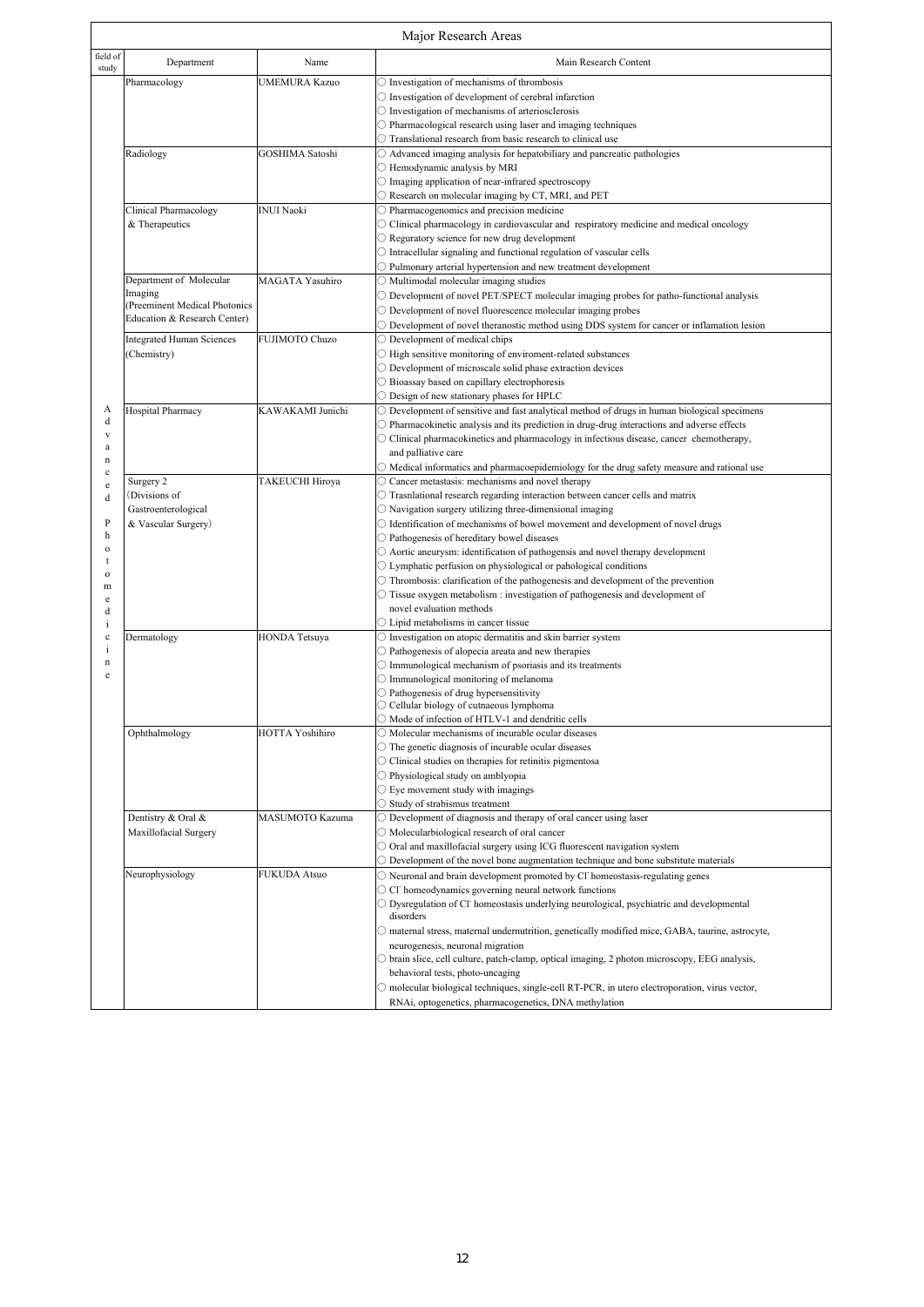| field of<br>study | Department                              | Name                      | Main Research Content                                                                                               |
|-------------------|-----------------------------------------|---------------------------|---------------------------------------------------------------------------------------------------------------------|
|                   | <b>Medical Physiology</b>               | <b>SUZUKI Yuko</b>        | $\bigcirc$ Real time imaging analyses of platelets activation, coagulation and fibrinolysis                         |
|                   |                                         |                           | $\circ$ Imaging analyses of the expression of the fibrinolytic activity on the vascular endothelial cells           |
|                   |                                         |                           | $\bigcirc$ Analyses of the role of the molecules of the fibrinolytic system in angiogenesis                         |
|                   |                                         |                           | $\bigcirc$ Investigations of physiological and structural vessel dynamics in living animals                         |
|                   |                                         |                           | $\bigcirc$ Analyses of the role of the molecules of the fibrinolytic system in inflammation                         |
|                   |                                         |                           | $\bigcirc$ Functional and conformational analyses of the molecules of the fibrinolytic system                       |
|                   | Regenerative &                          | <b>IWASHITA Toshihide</b> | O Pathobiology of organ fibrosis                                                                                    |
|                   | <b>Infectious Pathology</b>             |                           | $\bigcirc$ Identification of mesenchymal stem cells and their application to medical treatment                      |
|                   |                                         |                           | ○ Biological analysis of neural crest stem cells                                                                    |
|                   |                                         |                           | $\bigcirc$ Analysis of the infection mechanism into the nerve cells of the cytomegalovirus                          |
|                   |                                         |                           | O Relationship between cytomegalovirus and interstitial pneumonia                                                   |
|                   | Internal Medicine 3                     | MAEKAWA Yuichiro          | $\bigcirc$ Roles of mitochondrial function in myocardial ischemia/reperfusion injury                                |
|                   | Divisions of                            |                           | $\bigcirc$ Pathophysiological changes in cardiac metabolism in failed myocardium                                    |
| А                 | Cardiology,                             |                           | $\bigcirc$ Atherosclerosis: clarification of the pathogenesis                                                       |
|                   | Hematology &                            |                           | O Hypertrophic cardiomyopathy: identification of pathogenesis and development of novel therapy                      |
| d                 | Rheumatology)                           |                           | $\circlearrowright$ The molecular biological analysis of causal gene in leukemia                                    |
| $\mathbf{V}$      |                                         |                           | $\circ$ The analysis of differentiation-inducing therapy and apoptosis in leukemia cells                            |
| a                 |                                         |                           | $\circ$ The analysis of multi-drug resistance in hematological malignancies                                         |
| $\mathbf n$       |                                         |                           | ○ Analysis of interferon-associated genes in Sjogren's syndrome                                                     |
| c<br>$\rm e$<br>d |                                         |                           | $\bigcirc$ Study of remission maintenance therapy in rheumatoid arthritis                                           |
|                   |                                         |                           | $\circ$ Study of malignancy development in autoimmune diseases                                                      |
|                   | Department of Biofunctional             | <b>OUCHI Yasuomi</b>      | O Brain research with PET, MRI and NIRS technologies                                                                |
|                   | Imaging                                 |                           | $\bigcirc$ Functional and molecular imaging for brain disorders                                                     |
| $\mathbf{P}$      | (Preeminent Medical Photonics           |                           |                                                                                                                     |
| h<br>$\mathbf{o}$ | Education & Research Center)            |                           | $\bigcirc$ In vivo imaging of mind in humans                                                                        |
| t                 |                                         |                           | $\bigcirc$ Development of new in vivo imaging devices and methods                                                   |
| $\mathbf{o}$      | Cellular & Molecular                    | <b>SETOU Mitsutoshi</b>   | $\bigcirc$ Translational research from animals to humans                                                            |
| m                 |                                         |                           | $\circ$ Challenge to rejuvenescence through understanding the life of multicellular organisms                       |
| $\rm e$           | Anatomy                                 |                           | $\circlearrowright$ Development and application of ligth-based quantum imaging techniques including mass microscopy |
| d                 |                                         |                           | $\circlearrowright$ Observation and manipulation of postgenome conditions such as posttranslational modifications,  |
| $\mathbf{i}$      | Department of Innovative                |                           | lipids, and metobolites                                                                                             |
| $\mathbf c$       | <b>Medical Photonics</b>                | (vacancy)                 | $\bigcirc$ Development of the system for minimally invasive surgery                                                 |
| $\mathbf{i}$      | Preeminent Medical Photonics            |                           | $\bigcirc$ Application to the medicine of the advanced optics imaging                                               |
| $\mathbf n$       | Education & Research Center)            |                           | O Technological advances of microscopes and endoscopes                                                              |
| e                 |                                         |                           | $\bigcirc$ Basic researches of the ischemia-tolerance and translational researches to the clinical application      |
|                   |                                         |                           | $\bigcirc$ Researches of the mechanisms for ischemic neuronal death and excitotoxicity                              |
|                   |                                         |                           | ○ Basic researches of the photo-therapy for the cancer                                                              |
|                   |                                         |                           | * Research contents are subject to change.                                                                          |
|                   | Department of Biomedical                | (vacancy)                 | $\bigcirc$ Development and application of diffuse optical tomography (optical CT)                                   |
|                   | Optics<br>(Preeminent Medical Photonics |                           | O Development of fluorecence tomography and molecular imaging of living subjects                                    |
|                   | Education & ResearchCenter)             |                           | $\bigcirc$ Research on light propagation in biological tissue with numerical and experimental approaches            |
|                   |                                         |                           | O Research in brain function with NIRS, fMRI, and eye-tracking recording system                                     |
|                   |                                         |                           | $\bigcirc$ Neural mechanisms of human emotion generation and regulation                                             |
|                   |                                         |                           | $\bigcirc$ Research on oxygen dynamics in biological tissue with NIRS                                               |
|                   |                                         |                           | $\bigcirc$ Brain monitoring in neonates and infants with optical techniques                                         |
|                   |                                         |                           | * Research contents are subject to change.                                                                          |
|                   | Preeminent Medical Photonics            | NAGASHIMA Yu              | O Development and application of bioimaging techniques using vibrational spectroscopy                               |
|                   | Education & ResearchCenter              |                           | $\bigcirc$ Development and application of non-invasive BMI (brain-machine interface) technology                     |
|                   |                                         |                           | $\bigcirc$ Development and application of CPS (cyber physical system) for medical use                               |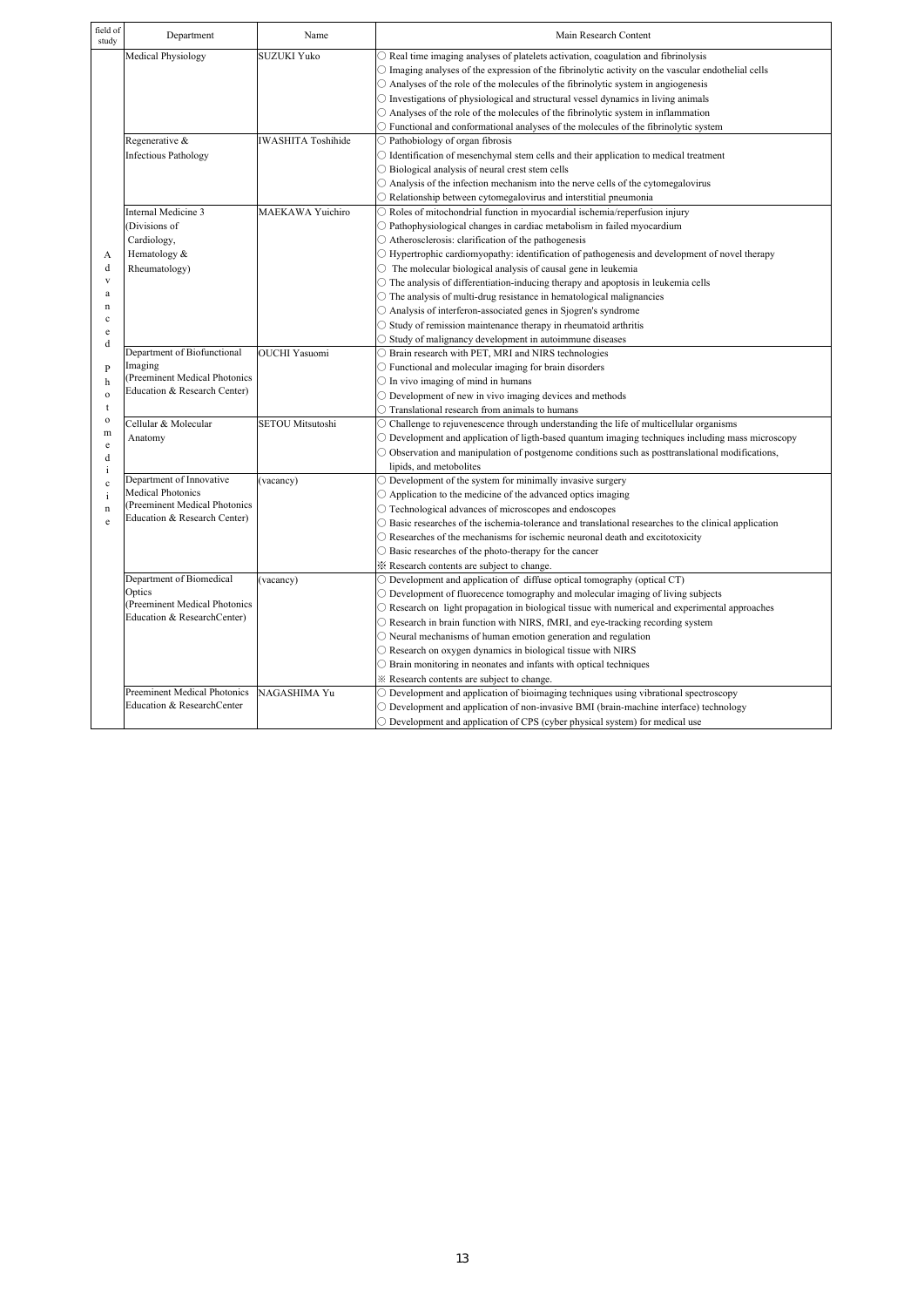| field of<br>study | Department                       | Name               | Main Research Content                                                                                              |
|-------------------|----------------------------------|--------------------|--------------------------------------------------------------------------------------------------------------------|
|                   | Department of Organ              | SATO Kohji         | $\bigcirc$ Analysis of navigation system of nervous, vascular and lymphatic system during development              |
|                   | & Tissue Anatomy                 |                    | $\circ$ Mechanisms of vascular diseases, atherosclerosis, aneurysm and lymphangiopathy, and their therapies.       |
|                   |                                  |                    | $\bigcirc$ Analysis of neuronal homeostasis in adult brain                                                         |
|                   |                                  |                    | O Analysis of new neurosecretory factors on ischemic stroke                                                        |
|                   |                                  |                    | $\bigcirc$ The brain-gut connection - Analysis of the interdependence of the brain environment                     |
|                   |                                  |                    | $\bigcirc$ Development and modification of histological and morphological methods. Improvement for more            |
|                   |                                  |                    | effective educational methods in the anatomical science.                                                           |
|                   | <b>Integrated Human Sciences</b> | TANAKA Satoshi     | $\supset$ Experimental studies of human mind and behavior                                                          |
|                   | (Psychology)                     |                    | $\supset$ Neural substrates of human perception, cognition, learning and motivation                                |
|                   |                                  |                    | O Neuropsychology and clinical neurophysiology of stroke and cerebrovascular diseases                              |
|                   |                                  |                    | $\bigcirc$ Neural plasticity after stroke and cerebrovascular diseases                                             |
|                   |                                  |                    | $\bigcirc$ Developments of effective strategies for rehabilitation                                                 |
|                   |                                  |                    | $\bigcirc$ Evidence-based clinical communications                                                                  |
|                   | Psychiatry                       | YAMASUE Hidenori   | O Multimodal neuroimaging studies to uncover the pathophysiology of psychiatric disorders including                |
|                   |                                  |                    | autistic social communicational deficits, eating disorder, mood disorder, and schizophrenia.                       |
|                   |                                  |                    | $\bigcirc$ Applications of objective and quantitative analyses of facial expression and voice production to assess |
|                   |                                  |                    | psychiatric symptoms.                                                                                              |
|                   |                                  |                    | $\circ$ Molecular neuroimaging studies to uncover neurobiological mechanisms of psychiartric symptoms.             |
|                   |                                  |                    | $\bigcirc$ Development of neuroimaging indices and objectice and quantitative behavioral indices to assess         |
|                   |                                  |                    | therapeutic effects on psychiatric symptoms.                                                                       |
|                   |                                  |                    | $\bigcirc$ Independent clinical trials to develop novel treatments on currenty untreatable psychiatric sympotoms   |
|                   |                                  |                    | $\bigcirc$ Analysis of psychiatric symptom-related phenotypes and drug response in animal models                   |
|                   | Neurosurgery                     | KUROZUMI Kazuhiko  | O Pathophysiology and treatment of brain tumors                                                                    |
|                   |                                  |                    | O Molecular-tageted drug for brain tumors                                                                          |
|                   |                                  |                    | ○ Cerebral blood flow and metabolism                                                                               |
|                   |                                  |                    | ○ Functional neurosurgery                                                                                          |
|                   |                                  |                    | O Basic and clinical research on cerebrovascular disorders                                                         |
|                   |                                  |                    | $\bigcirc$ Gene & cell thearpy of brain tumors                                                                     |
|                   |                                  |                    | $\bigcirc$ Regenerative medicine of the brain                                                                      |
|                   |                                  |                    | $\bigcirc$ Rupture prevention of cerebral aneurysms                                                                |
|                   | Neurology                        | NAKAMURA Tomohiko  | $\bigcirc$ Elucidation of the pathophysiology of cardiovascular autonomic dysfunction in neurodegenerative         |
|                   |                                  |                    | diseases                                                                                                           |
|                   |                                  |                    | O Genetic analysis of neurometabolic disorders                                                                     |
|                   |                                  |                    | O Genetic analysis and elucidation of pathophysiology of hereditary cerebellar disease                             |
|                   |                                  |                    | $\bigcirc$ Relationship between epilepsy and brain inflammation markers                                            |
|                   |                                  |                    | O Relationship between stress and neurodegeneration                                                                |
|                   |                                  |                    | $\bigcirc$ Involvement of autonomic nervous system in neurodegeneration                                            |
|                   | Orthopedic Surgery               | MATSUYAMA Yukihiro | $\bigcirc$ Spinal cord regeneration estimated by molecular biology                                                 |
|                   |                                  |                    | $\bigcirc$ Revolution of intraoperative spinal cord monitoring                                                     |
|                   |                                  |                    | $\bigcirc$ Basic and clinical research for limb lengthening                                                        |
|                   |                                  |                    | ○ Basic and clinical research for osteoporosis                                                                     |
|                   |                                  |                    | ○ Basic and clinical research for regeneration of cartilage                                                        |
|                   |                                  |                    | $\bigcirc$ Basic and clinical research for rheumatoid arthritis                                                    |
|                   | Otorhinolaryngology/             | MISAWA Kiyoshi     | $\circ$ Pathological analysis of the cochlea (Electronic microscope, Immunoelectronic microscope)                  |
|                   | Head & Neck Surgery              |                    | $\bigcirc$ Basic analysis of inner ear circulation and hearing loss                                                |
|                   |                                  |                    | $\bigcirc$ Mass spectrometry of head and neck tumor                                                                |
|                   |                                  |                    | $\bigcirc$ Genetic analysis of head and neck carcinogenesis                                                        |
|                   |                                  |                    | $\bigcirc$ The speech recognition of hearing aid and cochlear implant                                              |
|                   | Anesthesiology &                 | NAKAJIMA Yoshiki   | ○ Studies for cerebral aneurysm(mechanism&prevention)                                                              |
|                   | Critical Care                    |                    | $\bigcirc$ Pharmacokinetic of anesthetic drugs during cardiovascular surgery                                       |
|                   | Medicine                         |                    | $\bigcirc$ Studies for ischemia/reperfusion injury                                                                 |
|                   |                                  |                    | ○ Studies for cardio pulmonary resuscitation                                                                       |
|                   |                                  |                    | O Clinical studies for painless labor                                                                              |
|                   |                                  |                    | O Microcirculation dluring septic shock                                                                            |
|                   | Plastic & Reconstructive         | NAKAGAWA Masahiro  |                                                                                                                    |
|                   |                                  |                    | O Analysis of eyelid anatomy and levator muscle function                                                           |
|                   | Surgery                          |                    | O Development of new medical device for microsurgary                                                               |
|                   |                                  |                    | O Research on the surgical treatment of lymphedema                                                                 |
|                   |                                  |                    | O Research on new treatments for burns                                                                             |
|                   |                                  |                    | $\bigcirc$ Study of skin tumors using light interference                                                           |
|                   |                                  |                    | ○ Evaluation of blood flow using regional saturation of oxygen pulsometer                                          |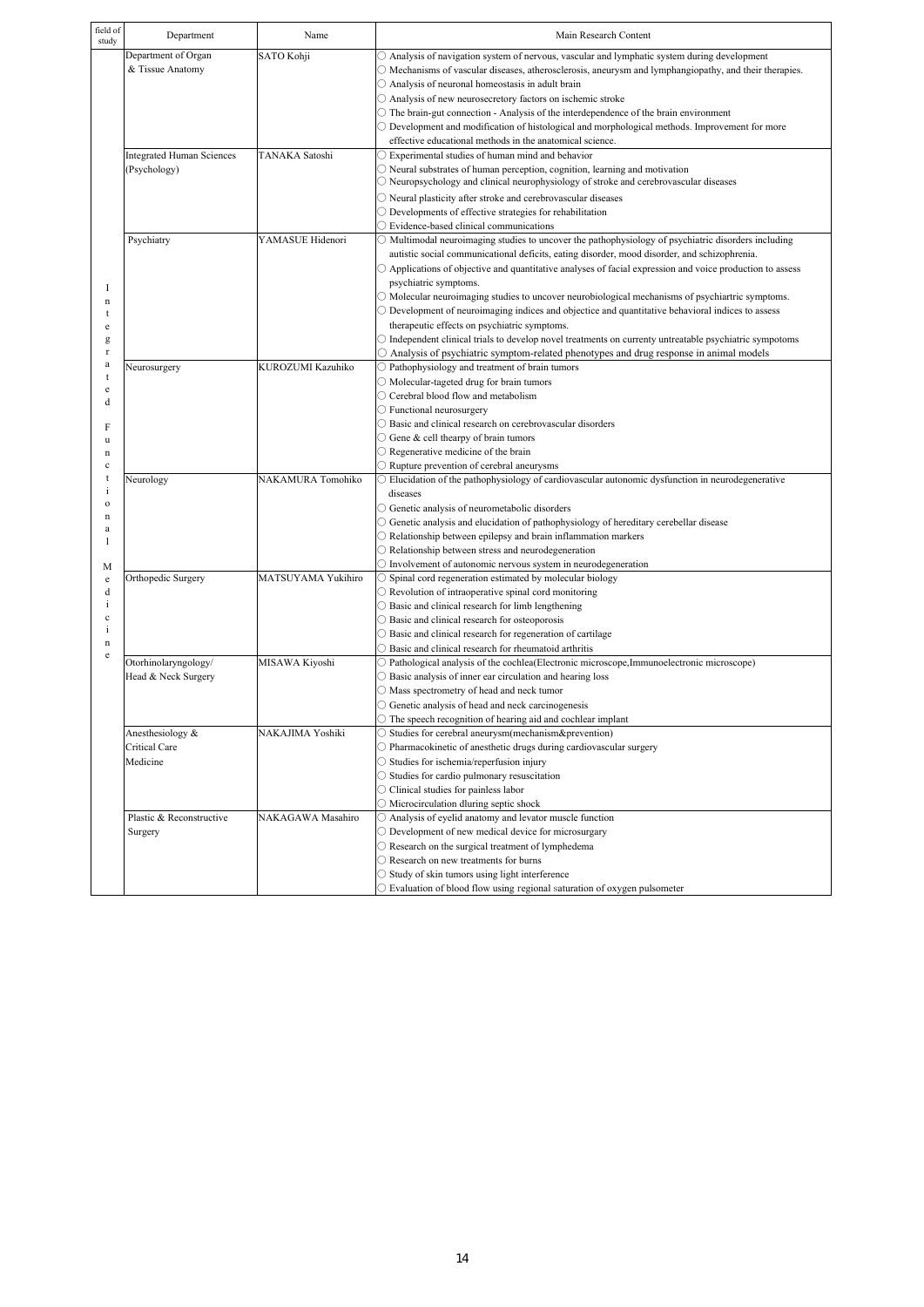| field of<br>study | Department                           | Name                   | Main Research Content                                                                                                                                                                           |
|-------------------|--------------------------------------|------------------------|-------------------------------------------------------------------------------------------------------------------------------------------------------------------------------------------------|
|                   | Molecular Biology                    | KITAGAWA Masatoshi     | $\bigcirc$ Molecular basis of cell fate determination via cell cycle regulation                                                                                                                 |
|                   |                                      |                        | $\bigcirc$ Molecular mechanisms of ubiquitin-mediated proteolysis                                                                                                                               |
|                   |                                      |                        | ○ DNA replication and checkpoint as DNA damage responses<br>$\bigcirc$ Molecular mechanisms of X-chromosome inactivation                                                                        |
|                   |                                      |                        | $\bigcirc$ Molecular mechanisms of inflammation and tissue fibrosis                                                                                                                             |
| F                 |                                      |                        | $\circ$ Regulation of gene expression by non-coding RNAs and conformational changes of chromatin                                                                                                |
| $\mathbf r$       |                                      |                        | $\circlearrowright$ Molecular mechanisms of tumorigenesis, cell differentiation and senescense via cancer-related genes                                                                         |
| $\mathbf{o}$      |                                      |                        | O Molecular basis of hepatocaricinogenesis via HBV                                                                                                                                              |
| n<br>t            | <b>Tumor Pathology</b>               | SUGIMURA Haruhiko      | $\bigcirc$ Gene, environment, and phenotype correlation of human solid tumors<br>$\circlearrowright$ Genetic susceptibility and adductomics analysis of gastrointestinal and respiratory cancer |
| $\mathbf{i}$      |                                      |                        | $\bigcirc$ Genomic and chromosomal instability of human tumor and associated genes                                                                                                              |
| e                 |                                      |                        | $\bigcirc$ Oncotargets in terms of molecular pathology of human tumors                                                                                                                          |
| $\mathbf r$       | Radiation Oncology                   | NAKAMURA Katsumasa     | $\bigcirc$ Analysis of treatment outcome of radiation therapy                                                                                                                                   |
| М                 |                                      |                        | $\bigcirc$ Development of treatment method of precise radiation therapy                                                                                                                         |
| e<br>d            |                                      |                        | $\bigcirc$ Patterns of care study for radiation therapy<br>○ Study of adverse effects after radiation therapy                                                                                   |
| i                 | Clinical Oncology                    | YAMADA Yasuhide        | O Predictive and prognostic factors of effect and adverse events of chemotherapy                                                                                                                |
| $\mathbf c$       |                                      |                        | O Reverse translational research, predictive and prognostic markers                                                                                                                             |
| i<br>n            |                                      |                        | $\bigcirc$ Pharmacogenomics                                                                                                                                                                     |
| e                 |                                      |                        | O Pharmacoeconomics<br>$\bigcirc$ Palliative care                                                                                                                                               |
|                   | Biochemistry                         | <b>SAITSU Hirotomo</b> | O Genetic analysis of neurodevelopmental disorders by next generation sequencing                                                                                                                |
|                   |                                      |                        | $\bigcirc$ Generation of cell and mouse model mimicking human mutations                                                                                                                         |
|                   |                                      |                        | $\bigcirc$ Elucidating pathomechanisms of human disorders                                                                                                                                       |
|                   |                                      |                        | $\bigcirc$ Identification of somatic mutations involved in human disorders                                                                                                                      |
|                   | Obstetrics &                         | <b>ITOH Hiroaki</b>    | $\bigcirc$ Investigating mechanisms of cell death regulation by Patched 1<br>$\bigcirc$ New photodynamic therapy                                                                                |
|                   | Gynecology                           |                        | O Developmental origins of health and disease (DOHaD)                                                                                                                                           |
|                   |                                      |                        | $\bigcirc$ Fetal assessment by near-infrared spectroscopy                                                                                                                                       |
|                   |                                      |                        | ○ Pathophysiology and treatment of amniotic fluid embolisms                                                                                                                                     |
|                   |                                      |                        | O Treatment of refractory postpartum hemorrhage<br>$\bigcirc$ Vaginal flora and cervical intraepithelial neoplas                                                                                |
|                   |                                      |                        | ○ Pathology of placenta and perinatal care                                                                                                                                                      |
|                   | Pediatrics                           | MIYAIRI Isao           | O Genetic analyses in disorder of endocrine and metabolic disorders                                                                                                                             |
|                   |                                      |                        | $\bigcirc$ Genetic analyses in congenital malformation syndromes                                                                                                                                |
|                   |                                      |                        | $\circlearrowright$ Clarification of underlying actors involved in the developmenat of human inprinting disorders                                                                               |
|                   |                                      |                        | $\bigcirc$ Genetic epidemiology on the impact of environmental chemicals on child health<br>$\bigcirc$ Assessment of diagnostic and therapeutic interventions in neonates                       |
|                   |                                      |                        | $\bigcirc$ Environmental influences on neonatal physiology and pathology                                                                                                                        |
|                   |                                      |                        | $\bigcirc$ Clarification of mechanisms involved in fetal and placental growth and development                                                                                                   |
|                   |                                      |                        | O Assessment of genetic safety in assisted reproductive technology                                                                                                                              |
|                   |                                      |                        | ○ Epidemiological study of congenital heart diseases                                                                                                                                            |
|                   |                                      |                        | $\circ$ Clinical studies on progression of arteriosclerosis in the patients with Kawasaki disease<br>$\bigcirc$ Analysis of cardiac function in infants born to mothers with endocrine diseases |
|                   |                                      |                        | O Hormonal regulation of water and electrolytes in pediatric nephrology                                                                                                                         |
|                   |                                      |                        | $\bigcirc$ Clinical studies in pediatric neurology                                                                                                                                              |
| F                 |                                      |                        | $\bigcirc$ Genetic and epigenetic analysis in pediatric cancers                                                                                                                                 |
| $\mathbf{o}$      |                                      |                        | $\bigcirc$ Genetic and epigenetic analysis in pediatric allergy and proactive study<br>O Clinical studies in pediatric oncology                                                                 |
| n                 |                                      |                        | O Pharmacological and genomical characteres of pediatric leukemia cells                                                                                                                         |
| t                 |                                      |                        | ○ Effects of physiological, endocrinological, and immunological factors on post-transplantation growth                                                                                          |
| $\mathbf{1}$<br>e |                                      |                        | O Developmental origins of health and disease (DOHaD)                                                                                                                                           |
| $\mathbf{r}$      |                                      |                        | O Pathogenesis of pediatric respiratory tract infection<br>○ Control of antimicrobial resistance                                                                                                |
|                   | Integrated                           | <b>MAEDA</b> Tatsuya   | O Mechanisms of TORC1/mTORC1 regulation                                                                                                                                                         |
| М<br>e            | Human Sciences                       |                        | ○ Physiological functions of TORC1/mTORC1                                                                                                                                                       |
| d                 | (Biology)                            |                        | $\bigcirc$ Sensing mechanisms of intracellular amino acids                                                                                                                                      |
| i<br>$\mathbf{c}$ | Internal Medicine 1<br>(Divisions of | SUGIMOTO Ken           | O Pathophysiology of acute kidney injury<br>O Pathysiology of disorders of intrarenal renin-angiotensin systems                                                                                 |
| $\mathbf{i}$      | Gastroenterology,                    |                        | ○ Gastrointestinal disease and Helicobacter pylori infection                                                                                                                                    |
| n                 | Nephrology)                          |                        | O Mucosal immunology and inflammatory bowel disease                                                                                                                                             |
| e                 |                                      |                        | $\circ$ The development of early diagnostic methods and multidisciplinary therapy in gastrointestinal                                                                                           |
|                   | Internal Medicine 2                  | SUDA Takafumi          | cancer<br>○ Functional analyses of nuclear hormone receptors                                                                                                                                    |
|                   | (Divisions of                        |                        | ○ Etiologies of resistance to thyroid hormone                                                                                                                                                   |
|                   | Endocrinology &                      |                        | $\bigcirc$ Signal transduction mechanism of hypothalamic and pituitary hormones                                                                                                                 |
|                   | Metabolism,                          |                        | $\bigcirc$ Mechanisms of insulin resistance                                                                                                                                                     |
|                   | Respiratology &<br>Hepatology)       |                        | $\bigcirc$ The local immune response in the lung                                                                                                                                                |
|                   |                                      |                        | ○ Research for lung dendritic cells<br>O The mechanisms for hepatic injury and fibrogenesis                                                                                                     |
|                   | Surgery 1                            | SHIIYA Norihiko        | O Mechanism of carcinogenesis                                                                                                                                                                   |
|                   | (Divisions of Cardiovascular,        |                        | $\bigcirc$ Optical imaging for mammography                                                                                                                                                      |
|                   | Thoracic, General                    |                        | O Flow dynamics of cardiovascular disease                                                                                                                                                       |
|                   | (Endoscopic) & Breast Surgery)       |                        | $\bigcirc$ Mechanism and prevention of ischemic spinal cord injury<br>$\bigcirc$ Development of novel video-assisted surgery                                                                    |
|                   | Urology                              | MIYAKE Hideaki         | ○ Basic and clinical studies on urological cancers                                                                                                                                              |
|                   |                                      |                        | O Assessment of the biomarkers for early detection and development of the novel                                                                                                                 |
|                   |                                      |                        | therapy in renal cell carcinoma                                                                                                                                                                 |
|                   |                                      |                        | $\bigcirc$ Clinical study of mechanism regulating the rejection and acquisition of immune tolerance<br>after renal transplantation                                                              |
|                   |                                      |                        | $\bigcirc$ Basic and clinical studies on the mechanism regulating the ocurrence of urinary calculus                                                                                             |
|                   |                                      |                        | ○ Basic and clinical studies on lower urinary tract dysfunction                                                                                                                                 |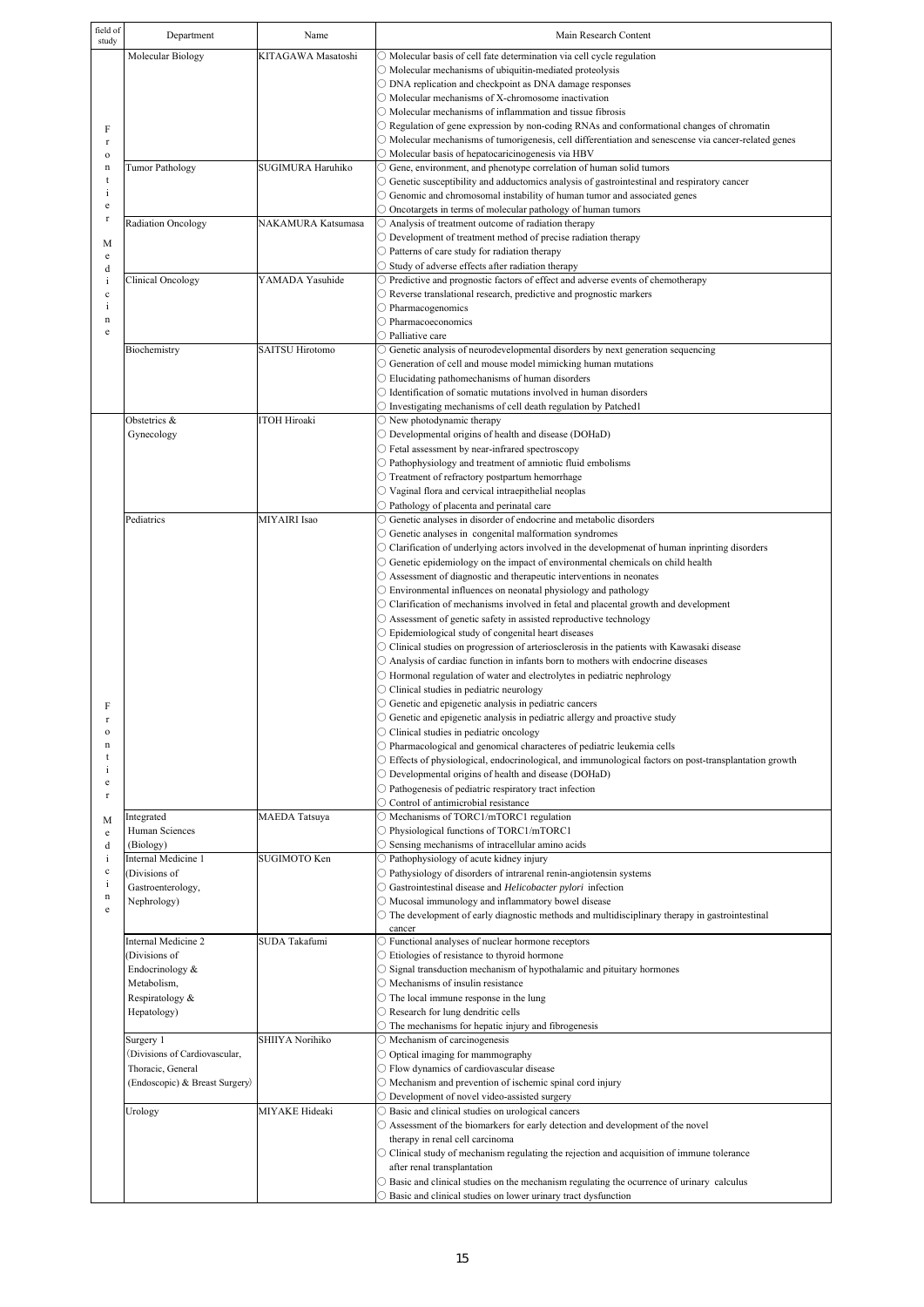| field of<br>study | Department          | Name                  | Main Research Content                                                                                  |
|-------------------|---------------------|-----------------------|--------------------------------------------------------------------------------------------------------|
|                   | Bacteriology &      | (vacancy)             | ○ Study on bacterial or fungal pathogenicity and drug resistance                                       |
|                   | Immunology          |                       | ○ Study on diagnosis and therapy for infectious diseases                                               |
|                   |                     |                       | $\bigcirc$ Development of vaccine for bacterial infectious diseases                                    |
|                   |                     |                       | $\bigcirc$ Study on infection control and prevention                                                   |
| I                 |                     |                       | * Research contents are subject to change.                                                             |
| $\mathbf n$       | Virology &          | <b>SUZUKI</b> Tetsuro | $\bigcirc$ Mechanisms of viral genome replication                                                      |
| f<br>e            | Parasitology        |                       | $\bigcirc$ Mechanisms of viral particle formation                                                      |
| $\mathbf{c}$      |                     |                       | $\bigcirc$ Mechanisms of viral oncogenesis                                                             |
| t                 |                     |                       | $\bigcirc$ Mechanisms of metobolic disorders caused by viral infection                                 |
| i                 |                     |                       | $\bigcirc$ Development of animal models of viral diseases and their application                        |
| $\Omega$          |                     |                       | $\bigcirc$ Pathogenesis of parasitic infectious diseases                                               |
| u                 |                     |                       | O Development of anti-malaria drugs                                                                    |
| ${\bf S}$         | Laboratory Medicine | <b>MAEKAWA</b> Masato | O Technology development of genetic analysis                                                           |
|                   |                     |                       | $\bigcirc$ Laboratory diagnosis for pathophysiology                                                    |
| D                 |                     |                       | $\bigcirc$ Serum enzyme abnormalities                                                                  |
| $\mathbf{i}$      |                     |                       | $\bigcirc$ Molecular diagnosis for cancer                                                              |
| s                 |                     |                       |                                                                                                        |
| e                 |                     |                       | $\bigcirc$ Etiological and case study for hospital infection                                           |
| a<br>s            |                     |                       | $\bigcirc$ Primary care genetics                                                                       |
| e                 |                     |                       | ○ Laboratory diagnosis for infection                                                                   |
|                   |                     |                       | O Mechanism of action of thyroid hormone                                                               |
| Ċ                 |                     |                       | $\bigcirc$ Translational research for endocrine metabolic diseases                                     |
| $\mathbf{o}$      |                     |                       | ○ Biomarker for chronic respiratory disorders                                                          |
| $\mathbf n$       |                     |                       | $\bigcirc$ Regulation of allergen specific antibody production                                         |
| t                 |                     |                       | $\bigcirc$ Immune response of pulmonary mycosis                                                        |
| $\mathbf{r}$      | Community Health &  | OJIMA Toshiyuki       | $\circ$ Cohort studies on noncommunicable diseases (NCDs) and disability prevention                    |
| $\mathbf{o}$      | Preventive Medicine |                       | $\bigcirc$ Studies on social determinants of health and social capital                                 |
| 1                 |                     |                       | $\bigcirc$ Studies on health emergency management and disaster health                                  |
| a                 |                     |                       | ○ Studies on maternal and child health                                                                 |
| $\mathbf n$       |                     |                       | $\bigcirc$ Studies on public health administration and medical system                                  |
| d                 |                     |                       | $\bigcirc$ Studies on nutrition and diet                                                               |
|                   |                     |                       | ○ Studies on occupational health                                                                       |
| $\mathbf P$       |                     |                       | $\bigcirc$ Studies on infectious diseases prevention and control                                       |
| $\mathbf{r}$      |                     |                       | ○ Studies on spatial epidemiology                                                                      |
| e                 |                     |                       | $\bigcirc$ Other epidemiological and public health studies                                             |
| V                 | Legal Medicine      | (vacancy)             | $\circ$ Research of sensitive analytical procedures for toxic conpounds and drugs by man spectrometry. |
| e                 |                     |                       | $\circ$ Developing of post column switching large volume injection for GC-MS.                          |
| $\mathbf n$       |                     |                       | $\bigcirc$ Investigation of relationship between cyanide compounds in Sugihiratake                     |
| i                 |                     |                       | (Pleurocybella porrigens) and acute encephalitis.                                                      |
| V                 |                     |                       | $\circ$ Simultaneous sensitive screening of toxic compounds and medicines by MALDI-TOF-MS.             |
| e                 |                     |                       | O Developing sensitive analytical procedures especially for quantitation of cathinones                 |
|                   |                     |                       | and synthetic cannabinoids in human specimens by LC-MS-MS, GC-MS.                                      |
| М                 |                     |                       | X Research contents are subject to change.                                                             |
| e                 | Emergency &         | YOSHINO Atsuto        | $\bigcirc$ New device for the measurement of tissue oxygen saturation                                  |
| d                 | Disaster Medicine   |                       | $\bigcirc$ Use of the end-tidal carbon dioxide concentration measurement for the treatment             |
| i                 |                     |                       | O Research of emergency and disaster medicine using drone and artificial intelligence                  |
| $\mathbf c$       |                     |                       | $\bigcirc$ Development of new cardiopulmonary resuscitation                                            |
| i                 |                     |                       | $\bigcirc$ Disaster medical care education for citizens                                                |
| $\mathbf n$       | Medical Informatics | KIMURA Michio         | O Medical Imaging and Radiorogical Systems                                                             |
| e                 |                     |                       | ○ Standardization of Medical Informatics                                                               |
|                   |                     |                       | O Medical Object-oriented Technology                                                                   |
|                   |                     |                       | ○ Electronic Health Records                                                                            |
|                   |                     |                       | O Medical Knowledge Representation                                                                     |